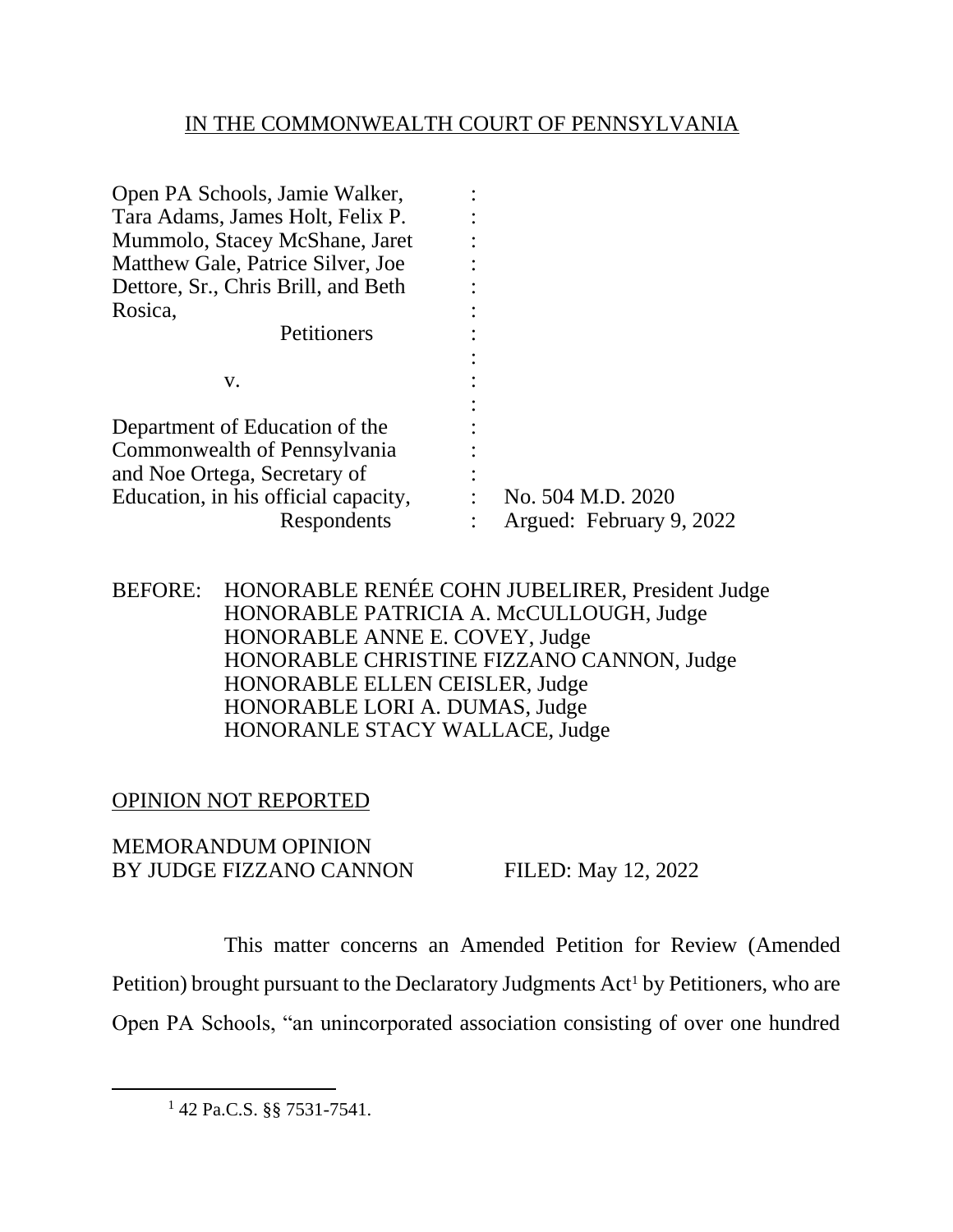parents of children attending public schools throughout the Commonwealth," and 10 individual parents.<sup>2</sup> Amended Petition at 4-5. Respondents are the Department of Education of the Commonwealth of Pennsylvania and its Secretary, Noe Ortega, in his official capacity (together, the Department). *Id*. at 6. Petitioners oppose the Department's policy (Policy) providing guidance and procedures to school districts that began the 2020-21 school year on a largely or entirely remote learning basis in light of the COVID-19 pandemic. *Id*. at 9. Petitioners assert that the Policy violates Section 1501 of the Public School Code of 1949<sup>3</sup> (School Code), which requires that all public kindergarten, elementary, and secondary schools "shall be kept open each school year for at least one hundred eighty (180) days of instruction for pupils." *Id*. at 6-9 & 13 (citing 24 P.S. § 15-1501).

Currently before this Court for disposition are various preliminary objections filed by the Department. Upon review, we sustain the Department's preliminary objection challenging Petitioners' standing and dismiss the Amended Petition with prejudice. We do not reach or address the merits of Petitioners' allegations that the Department's Policy violates the School Code and is the proximate cause of permanent educational and psychological damage to every child in the Commonwealth. *See* Amended Petition at 15.

#### **I. Factual and Procedural Background**

On March 27, 2020, at the onset of the COVID-19 pandemic, the General Assembly enacted Section 1501.8(b)(1) of the School Code, effective

 $2$  The individual parents are Jamie Walker, Tara Adams, James Holt, Felix P. Mummolo, Stacey McShane, Jaret Matthew Gale, Patrice Silver, Joe Dettore, Sr., Chris Brill, and Beth Rosica.

<sup>3</sup> Act of March 10, 1949, P.L. 30, *as amended*, 24 P.S. §§ 1-101–27-2702.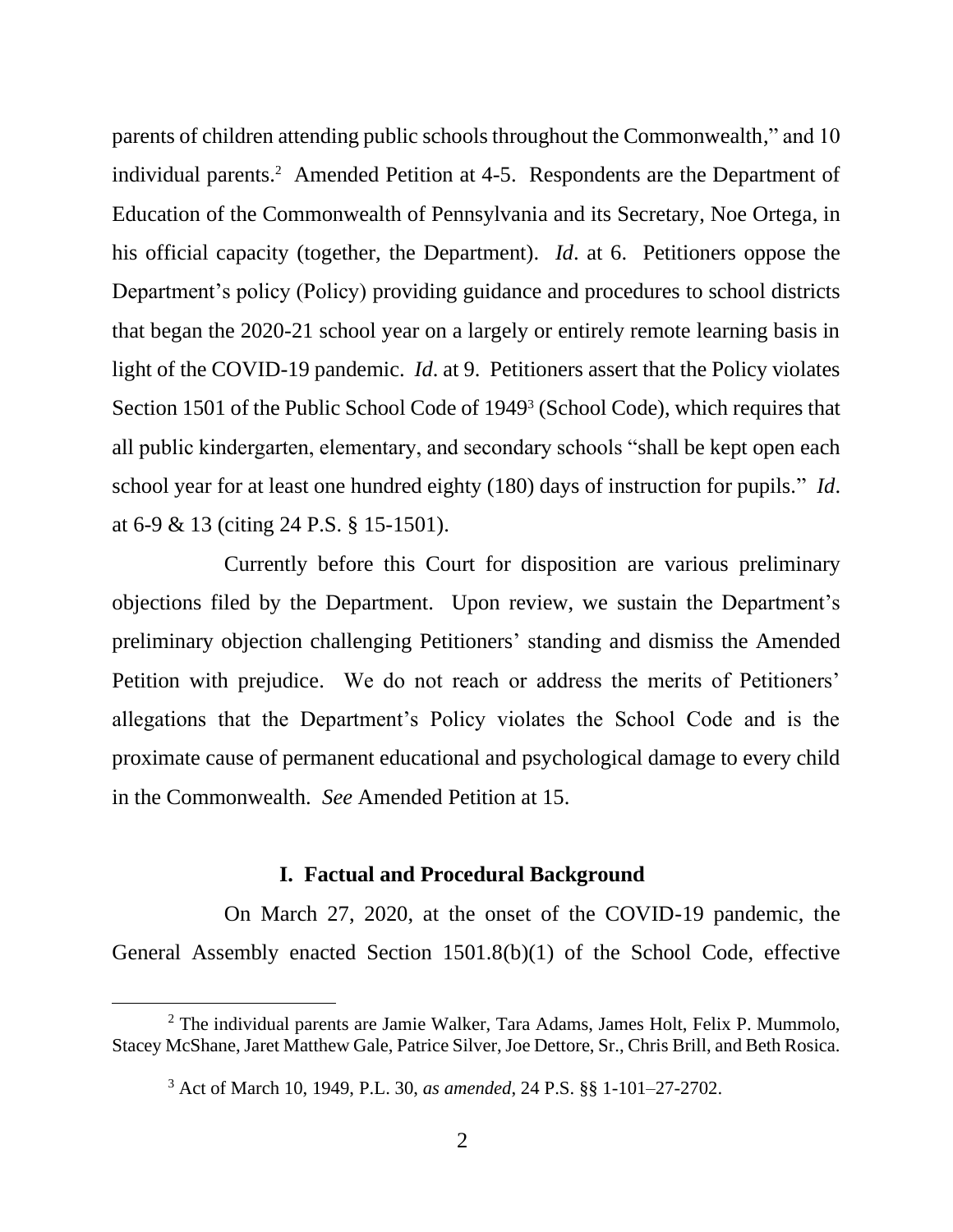immediately, which stated, in pertinent part: "The requirement under [S]ection 1501 requiring all school entities to be kept open each school year for at least one hundred eighty (180) instructional days is waived immediately." 24 P.S.  $\S 15{\text -}1501.8(b)(1).4$ Section 1501.8, which expressly applied only to the 2019-20 school year, also authorized the Department to close school buildings and "[i]ncrease the number of flexible instructional days that school entities may institute under [Section 1506 of the School Code, 24 P.S. § 15-1506, 5 ] to a number of flexible instructional days

<sup>4</sup> Section 1501.8 was added by Section 4 of the Act of March 27, 2020, P.L. 62.

<sup>5</sup> Section 1506 was added by Section 1 of the Act of July 2, 2019, P.L. 396. It became effective on September 3, 2019, and includes the following definitions in subsection (h)(2):

> "Flexible instructional day" shall mean a day that satisfies all of the following:

> (1) Fulfills one of the minimum required days of instruction under section 1501.

> (2) Prevents a school building from opening due to any of the following:

> > (i) A disease epidemic.

(ii) A hazardous weather condition.

(iii) A law enforcement emergency.

(iv) The inoperability of school buses or other equipment necessary to the public school entity's operation.

(v) Damage to a school building.

(vi) Another temporary circumstance rendering any portion of a school building unfit or unsafe for use.

(3) Provides instruction to students.

"Program" shall mean a program that allows for a number of flexible instructional days not to exceed five (5) days during a school year.

24 P.S. § 15-1506(h)(2).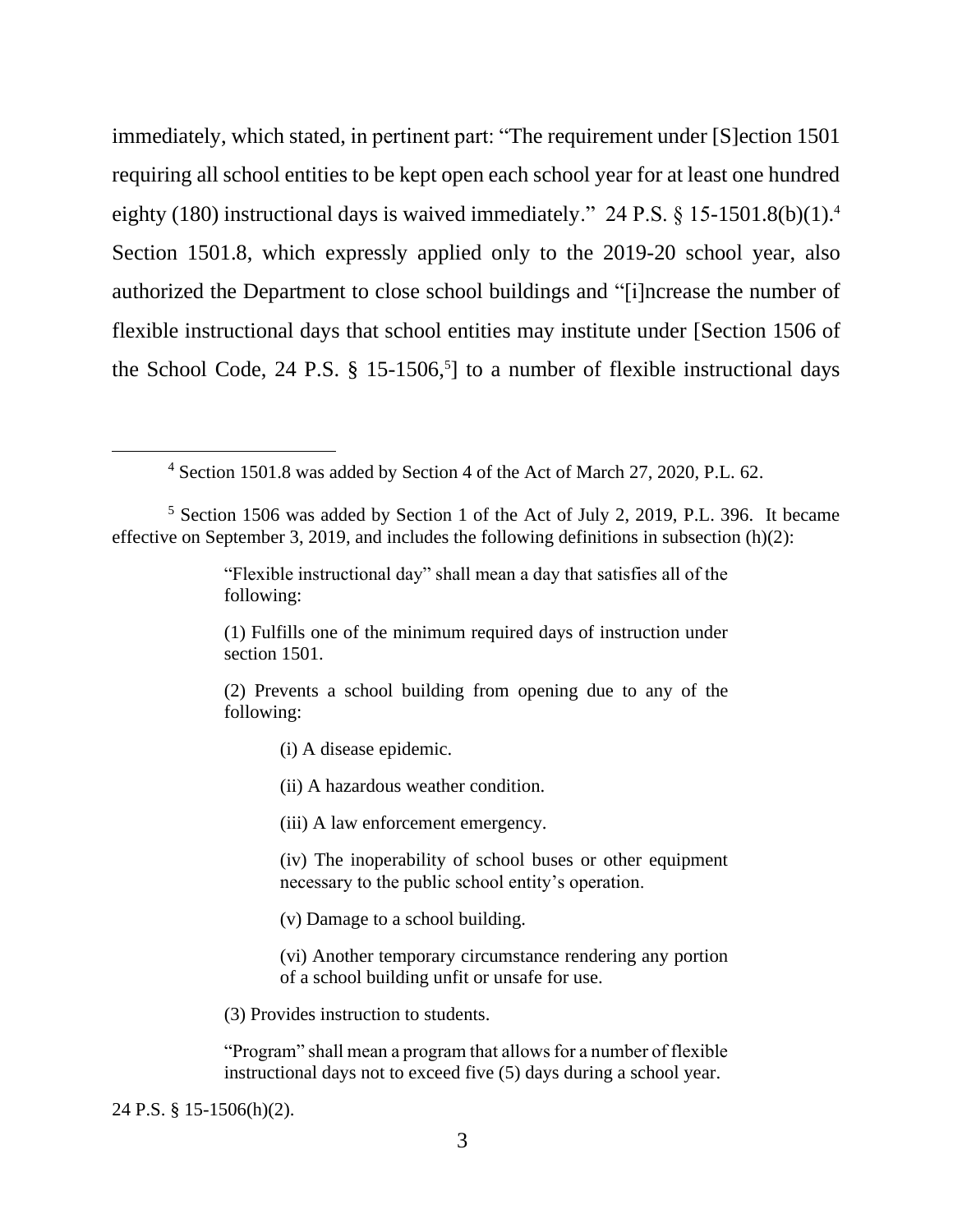determined by the Secretary of Education during the 2019-20 school year." 24 P.S.  $§ 15-1501.8(a) \& (b)(2)(i)-(ii).$ 

The General Assembly did not renew Section 1501.8 for the 2020-21 school year. On June 5, 2020, it added Section 1501.9 to the School Code, which provided: "Beginning in the 2020-[21] school year, the minimum number of school days under [S]ection 1501 shall apply notwithstanding any order issued under a declaration of disaster emergency under 35 Pa.C.S. § 7301(c) (relating to general authority of Governor)." 24 P.S. § 15-1501.9. 6 Thus, the minimum requirement of 180 school days was not waived for the 2020-21 school year and the remaining permissive provisions of Section 1501.8 were not continued.

During the summer of 2020, the Department issued the Policy, which is available on its website. *See* Policy.<sup>7</sup> The Department recognized that schools faced challenges in planning for the start of the 2020-21 school year and cited Section 520.1 of the School Code ("Temporary emergency provisions"), which states:

> (a) Whenever an emergency shall arise which the board of school directors of any school district in the performance of its duties could not anticipate or foresee, and which emergency shall result in any such school district being unable to provide for the attendance of all pupils during the prescribed length of school days, number of days per week, or usual hours of classes, . . . such board of school directors, subject to the approval of the [Department], shall have power to put into operation in such school

<sup>6</sup> Section 1501.9 was added by Section 10 of the Act of June 5, 2021, P.L. 223.

<sup>7</sup> *See* https://www.education.pa.gov/Schools/safeschools/emergencyplanning/COVID-19/SchoolReopeningGuidance/ReopeningPreKto12/Pages/InstructionalHours.aspx (last visited May 11, 2022). The Department updated this portion of its website for the 2021-22 school year, but has provided the Court with a paper copy of the version at issue in this litigation. Department's Preliminary Objections, Exhibit A.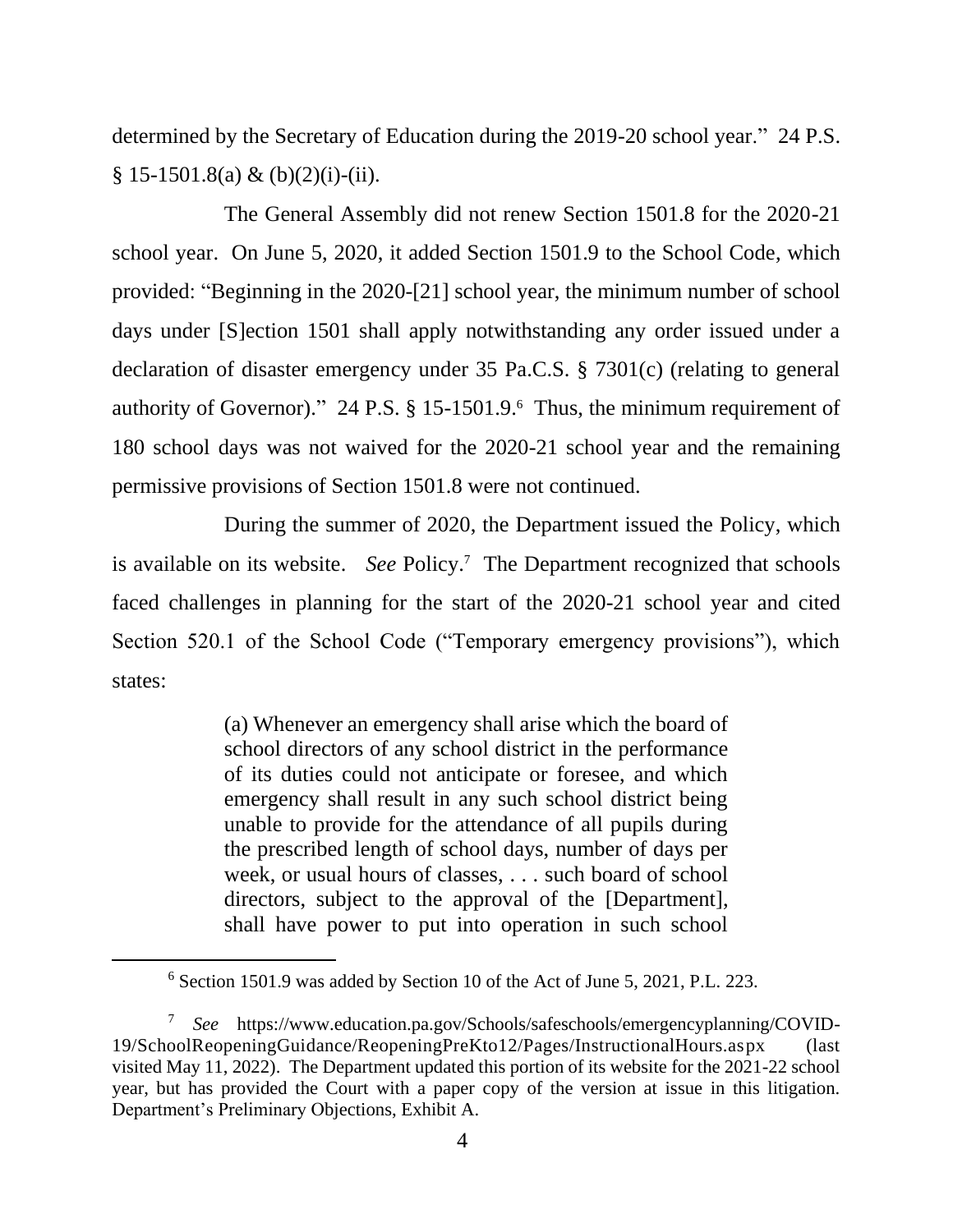district any one or more of the temporary provisions hereinafter provided for, but in no event shall such temporary provisions remain in effect for a period of more than four years after they are first put into effect.

(b) Subject to the foregoing provisions, any board of school directors may:

(1) Keep the schools of the district in session such days and number of days per week as they shall deem necessary or desirable, but the provisions of this act requiring a minimum of one hundred eighty (180) session days as a school year shall not be affected thereby.

(2) Reduce the length of time of daily instruction for various courses and classes.

24 P.S.  $\S$  5-520.1(a), (b).<sup>8</sup> In the Policy the Department stated that the COVID-19 pandemic constituted "an emergency as contemplated by [S]ection 520.1" and authorized school districts across the Commonwealth to offer remote learning in excess of five days during the 2020-21 school year. *See* Policy*.*

Petitioners initiated this litigation when they filed a previous version of the Amended Petition (Original Petition) on September 8, 2020, against the Department and seven school districts where Petitioners' children attended school. Original Petition at 6. Petitioners asserted that the Policy violated the School Code's requirement that school districts provide at least 180 in-person school days in the 2020-21 school year, that the Policy should be declared void, and that any remote learning days during the 2020-21 school year beyond the 5 permitted by Section 1506 should not be counted towards the 180-day requirement. Original Petition ¶¶ 31-32 & Prayer for Relief.

<sup>8</sup> Section 520.1 was added by Section 1 of the Act of January 14, 1952, P.L. (1951) 1940.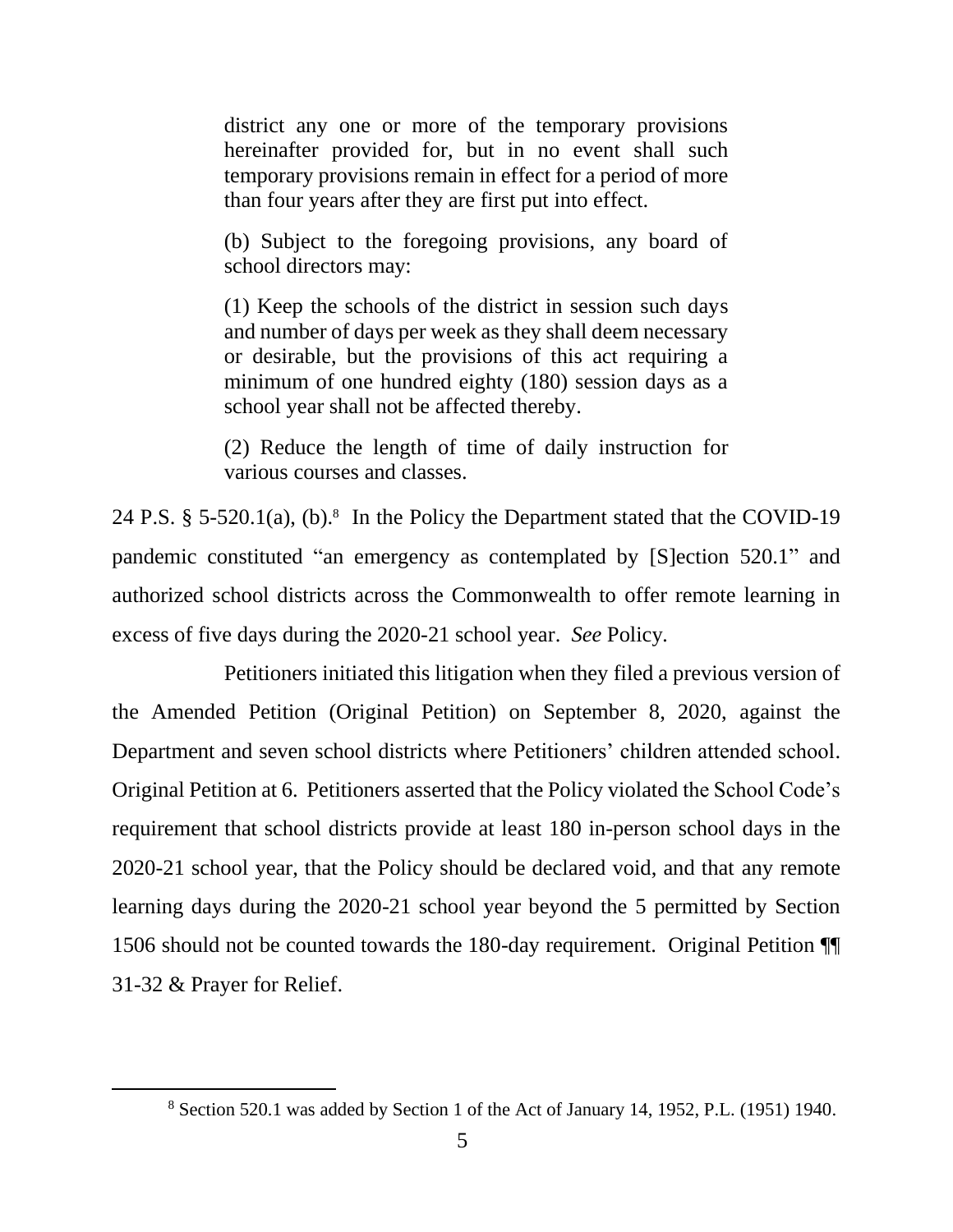The Department and school districts filed preliminary objections to the Original Petition asserting lack of standing, failure to exhaust administrative remedies, lack of subject matter jurisdiction, failure to join necessary and indispensable parties, and legal insufficiency. After *en banc* oral argument on December 9, 2020, this Court issued a memorandum opinion concluding that the Original Petition, as drafted, failed to establish standing. *Open PA Schools v. Dep't of Educ.* (Pa. Cmwlth., No. 504 M.D. 2020, filed Jan. 14, 2021), 2021 WL 129666 (unreported). We dismissed the Original Petition without prejudice and permitted Petitioners to file an amended petition within 30 days. *Id*., slip op. at 15-16, 2021 WL 129666, at  $*7$ .

On February 13, 2021, Petitioners filed the present Amended Petition naming only the Department as Respondent but not the previously named school districts.<sup>9</sup> The Amended Petition renews Petitioners' assertion that the Policy violates the School Code and the Pennsylvania Constitution. 10 Amended Petition at 15-16. The Department filed new preliminary objections asserting lack of standing, lack of redressability, improper relief sought, and failure to state a claim, which Petitioners answered. Briefing and oral argument has concluded, and this matter is now ripe for disposition.<sup>11</sup>

<sup>9</sup> Petitioners state in their brief without further explanation that the school districts "are no longer parties to this litigation." Petitioners' Br. at 4.

 $10$  Petitioners refer to article III, section 14 of the Pennsylvania Constitution, which imposes a duty on the legislature to "provide for the maintenance and support of a thorough and efficient system of public education to serve the needs of the Commonwealth." Pa. Const. art. III, § 14. Amended Petition ¶¶ 8-10.

 $11$  In ruling on preliminary objections, this Court must accept as true all well-pleaded facts and all inferences reasonably deducible therefrom. *Dorfman v. Pa. Soc. Servs. Union-Loc. 668 of Serv. Emps. Int'l Union*, 752 A.2d 933, 936 (Pa. Cmwlth. 2000). "However, we need not accept as true conclusions of law, unwarranted inferences from facts, argumentative allegations or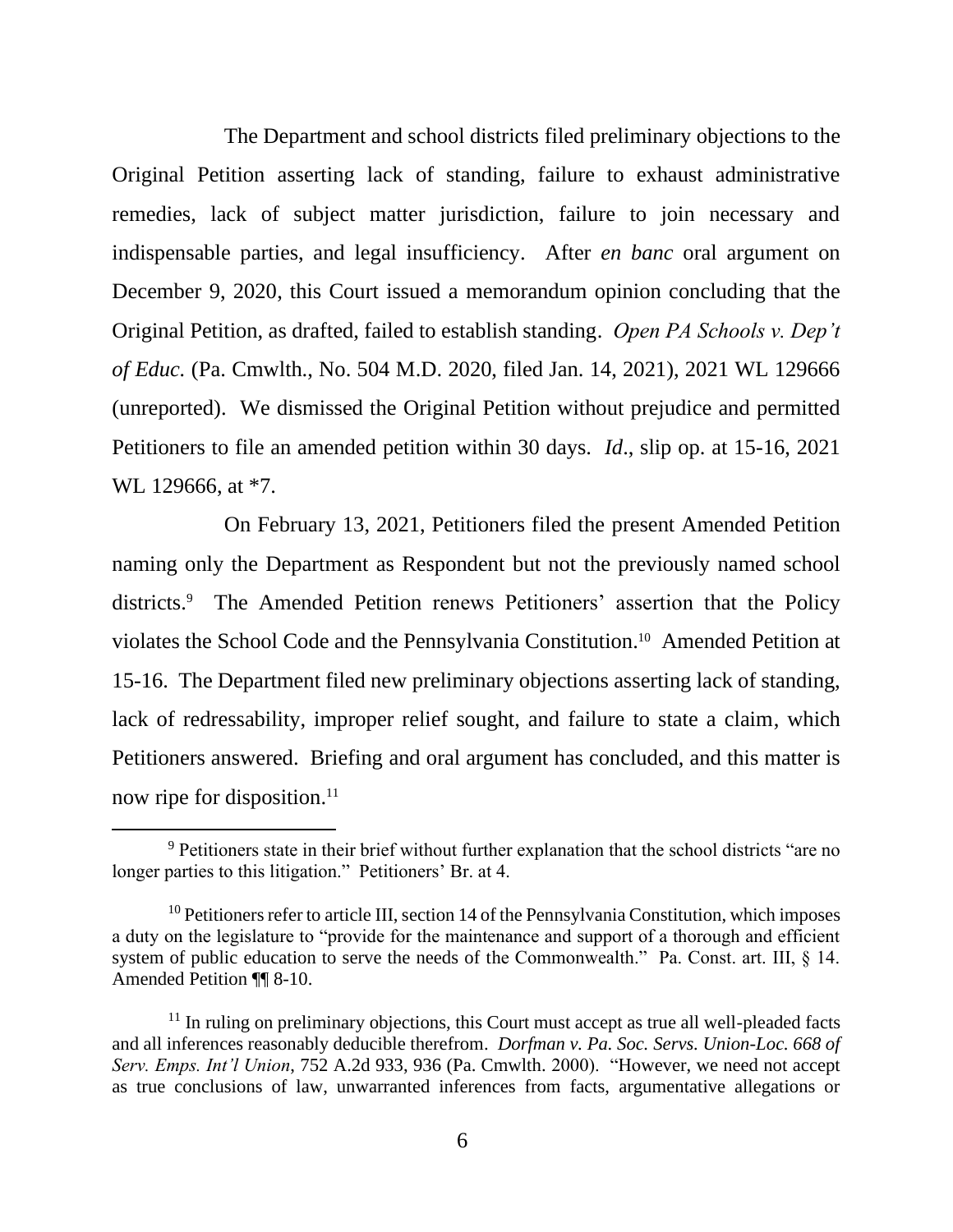#### **II. Discussion**

The Department again challenges Petitioners' standing to bring this action, alleging failure to assert sufficient harm caused by the Policy. Preliminary Objections ¶¶ 12-18. Our law on standing is well settled:

> [T]he discrete principles of standing, ripeness, mootness, the political question doctrine, and the proscription against issuing advisory opinions are prudential, judicially created principles designed to winnow out litigants who have no direct interest in a judicial matter and have not presented to the court a true case and controversy for which judicial relief is appropriate.

*Off. of the Dist. Att'y of Phila. v. Bagwell*, 155 A.3d 1119, 1137 (Pa. Cmwlth. 2017). In *William Penn Parking Garage, Inc. v. City of Pittsburgh*, 346 A.2d

269 (Pa. 1975) (plurality),<sup>12</sup> our Supreme Court held that "one who seeks to challenge governmental action must show a direct and substantial interest. . . . In addition, he must show a sufficiently close causal connection between the challenged action and the asserted injury to qualify the interest as immediate rather than remote." *Id.* at 286 (internal quotation marks and footnotes omitted). In this regard, "the concern is to distinguish those who have suffered some individual injury from

expressions of opinion." *Id*. In order to sustain preliminary objections, it must appear with certainty that the law will not permit recovery, and any doubt should be resolved by a refusal to sustain them. *Id*.

<sup>12</sup> *William Penn Parking Garage, Inc. v. City of Pittsburgh*, 346 A.2d 269 (Pa. 1975), is a plurality opinion concerning whether a pecuniary interest is required to assert standing in the context of a taxpayer challenge. *See id*. at 295-96 (Eagen, J., concurring, with Jones, C.J. & Pomeroy, J.; Nix, J., concurring in result). Nevertheless, its presentation of the principles of standing has been widely cited in cases not concerning or limited to taxpayer standing. *See, e.g.*, *Johnson v. Am. Standard*, 8 A.3d 318 (Pa. 2010) (holding that estate executors had standing to challenge constitutionality of statute limiting successor liability for asbestos-related injuries and deaths).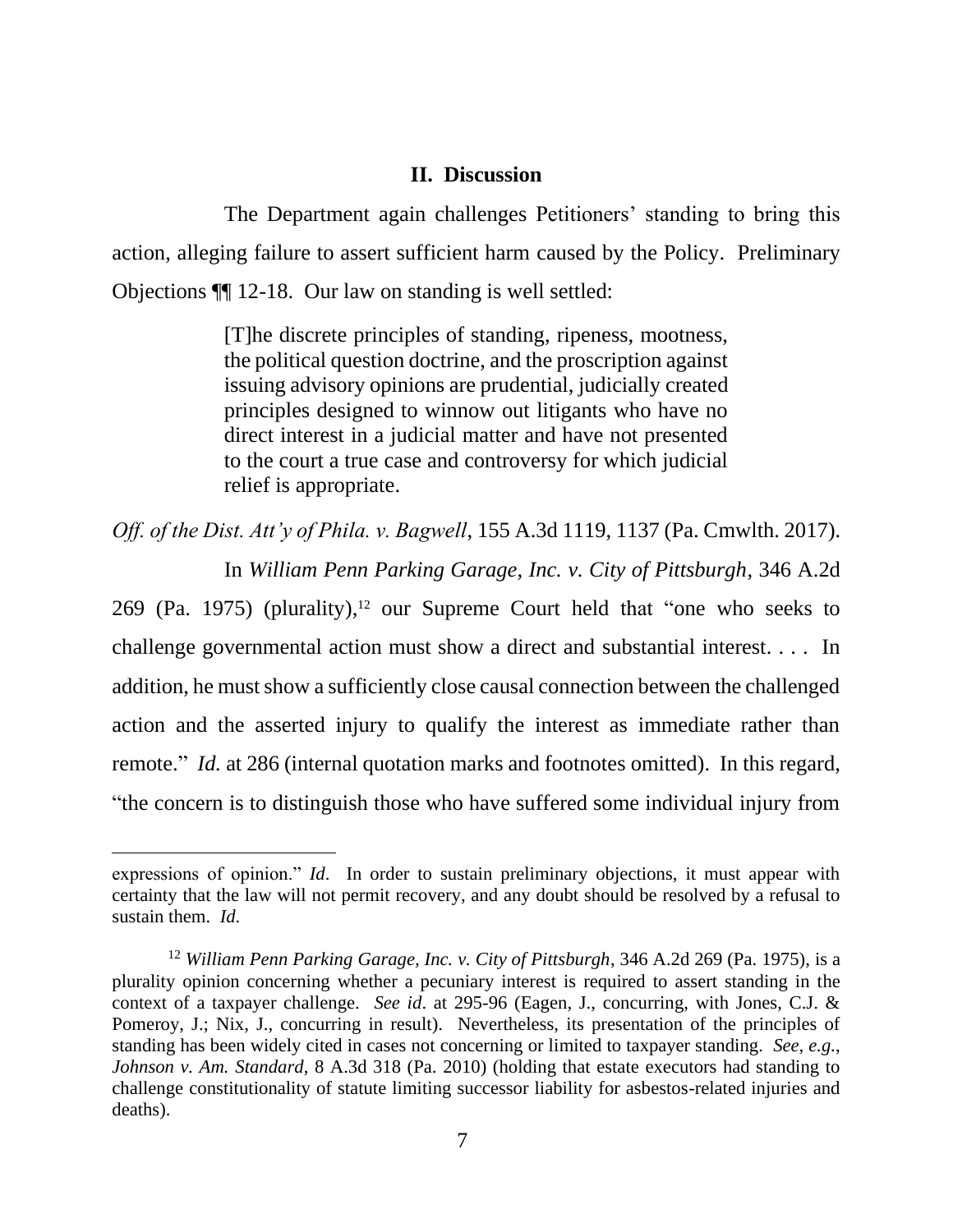those asserting only the common right of the entire public that the law be obeyed." *Id.* at 287. Along these lines, a potential petitioner may be "affected" by a governmental action, but if he fails to establish the requisite substantial, direct, and immediate interest to support standing, the action may be dismissed. *McConville v. City of Phila.*, 80 A.3d 836, 843 (Pa. Cmwlth. 2013).

Standing is a threshold matter and "unless one has a legally sufficient interest in a matter, that is, is aggrieved, the courts cannot be assured that there is a legitimate controversy." *Pittsburgh Palisades Park, LLC v. Commonwealth*, 888 A.2d 655, 659-60 (Pa. 2005) (internal cites & quotation marks omitted). "[T]he person must be negatively impacted in some real and direct fashion[.]" *Id*. at 660 (internal quotation marks and citation omitted). The interest must also be "peculiar," "personal," "individualized," and "greater than that of any other citizen." *Id*. However, when petitioners allege that government action violates a statute, we have not required them to assert that only they are affected, so long as they allege that the challenged action creates a "discernible adverse effect to some interest other than the abstract interest of all citizens in having others comply with the law." *Nat'l Election Def. Coal. v. Boockvar*, 266 A.3d 76, 101 (Pa. Cmwlth. 2021). Put simply, a petitioner must allege sufficient facts to establish that an "injury in fact" has been sustained. *Johnson v. Am. Standard*, 8 A.3d 318, 330 (Pa. 2010) (citing *William Penn Parking Garage*, 346 A.2d at 283-84 & n.23).

In the context of school and education litigation, parents seeking to sue on behalf of their children generally have a direct and substantial interest, which is part of the standing inquiry set forth in *William Penn Parking Garage*. In *O'Grady v. Centennial School District*, 401 A.2d 1388, 1390 (Pa. Cmwlth. 1979), this Court found parental standing even though the child was not currently in the parents'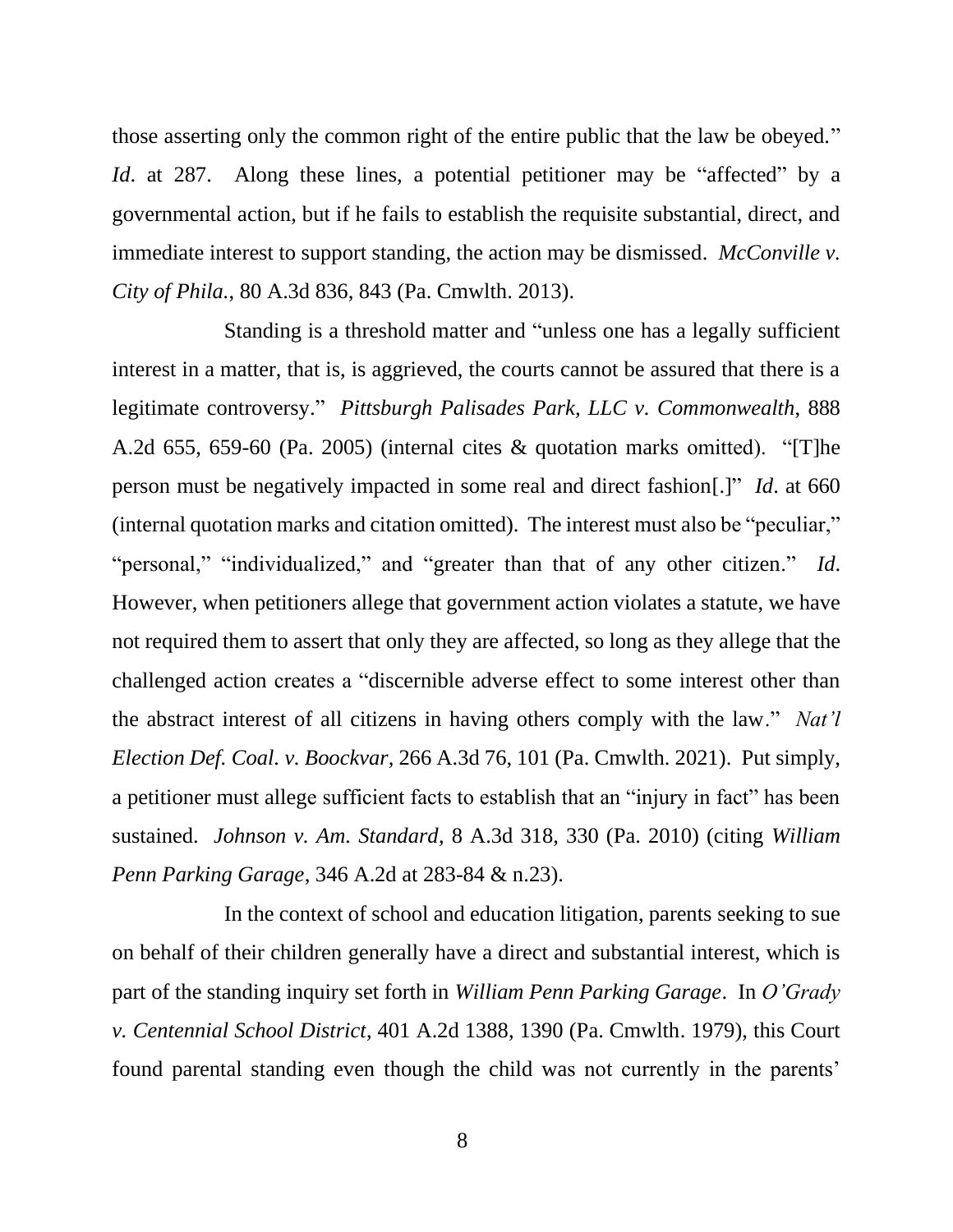custody. In *Parents United for Better Schools, Inc. v. School District of Philadelphia Board of Education*, 646 A.2d 689 (Pa. Cmwlth. 1994), we concluded that individual parents and a parents' group established a substantial interest to challenge a school board policy regarding distribution of condoms in schools even though the interest they articulated was "shared by all parents of Philadelphia schoolchildren," because "[t]o deny standing to persons who are in fact injured simply because many others are also injured, would mean that the most injurious and widespread Government actions could be questioned by nobody." *Id*. at 692 (quoting *U.S. v. Students Challenging Regul. Agency Procs. (SCRAP)*, 412 U.S. 669, 688 (1973)). 13

However, petitioners seeking parental standing must still satisfy the applicable requirements, and preliminary objections may be sustained for lack of standing where the petition "does not allege expressly or by necessary implication that [the petitioner] is directly, immediately, or substantially affected by [the challenged provision]." *Pa. Chiropractic Fed'n v. Foster*, 583 A.2d 844, 851 (Pa. Cmwlth. 1990). If a petition contains only "general averments" or allegations that "lack the necessary factual depth to support a conclusion that the [petitioner] is an aggrieved party," standing will not be found. *Pa. State Lodge, Fraternal Ord. of Police v. Dep't of Conservation & Nat. Res.*, 909 A.2d 413, 417 (Pa. Cmwlth. 2006),

<sup>13</sup> In *Reichley v. North Penn School District*, 537 A.2d 391 (Pa. Cmwlth. 1988), parents sought an injunction to compel striking teachers to return to work. We concluded that "parents have an interest in seeing that the children receive an education including the 'perks' attendant to it such as sports, band, and various other extra-curricular activities. This then gives these Petitioners a greater interest than that of the public at large." *Id*. at 393.

The dissent incorrectly states that *Reichley* is dispositive of the standing question in this case. *Open PA Schools v. Dep't of Educ.* (Pa. Cmwlth., No. 504 M.D. 2020, filed May 12, 2022), slip op. at 2-4 (McCullough, J., dissenting). However, the issue here, unlike in *Reichley*, is whether Petitioners alleged facts sufficient to establish an injury in fact, which is an additional requirement of standing under the test set forth in *William Penn Parking Garage*. See 346 A.2d at 283-84 & n.23.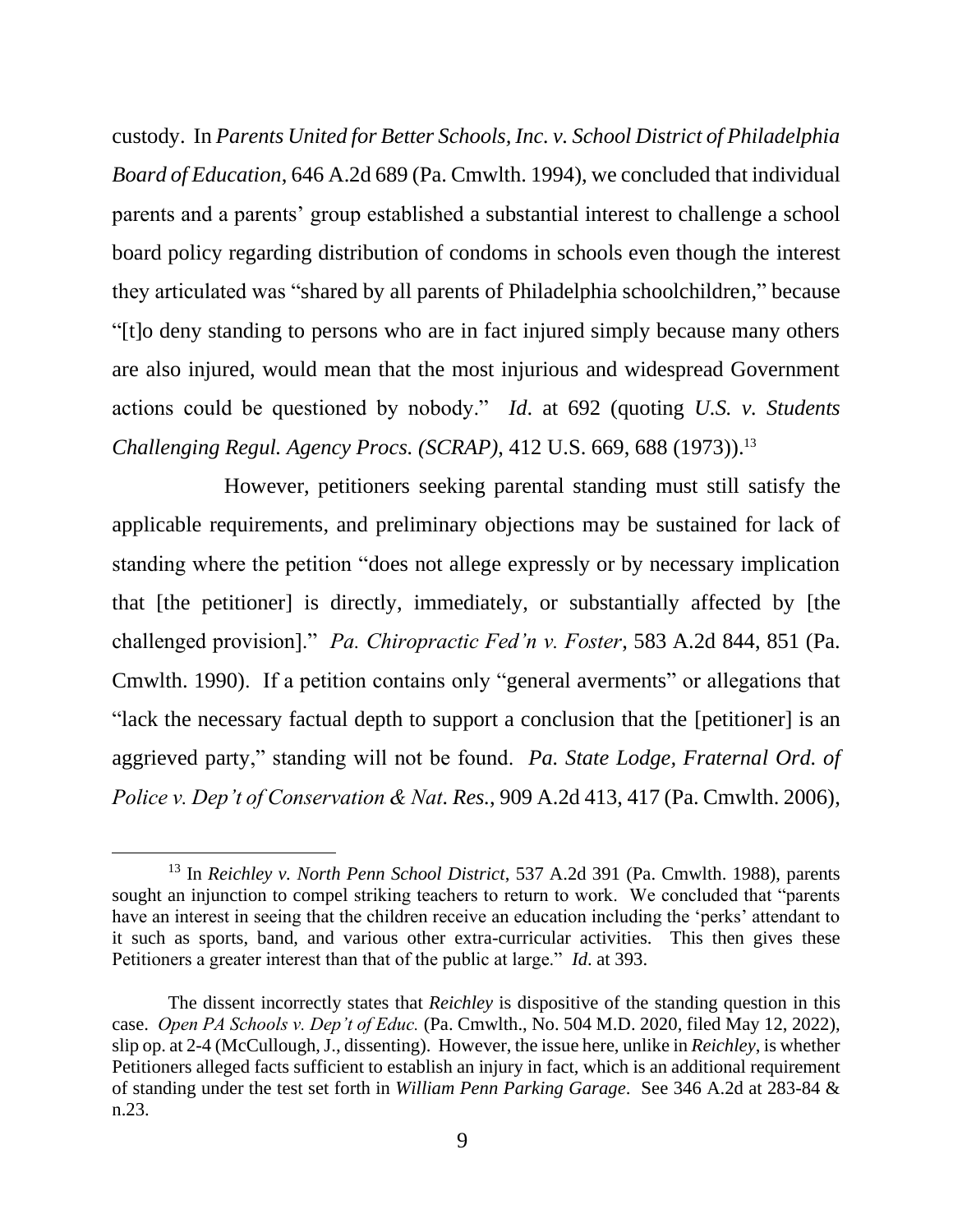*aff'd per curiam*, 924 A.2d 1203 (Pa. 2007). Moreover, the harm asserted must be specific, actual, and discernible (an "injury in fact"); an assertion of abstract or unspecified harm without factual averments connecting the alleged harm to the actions being challenged does not give rise to standing to bring a lawsuit. *Id*.

The Department argues that Petitioners have failed to allege any specific instances of damage or loss resulting from the Policy. Department's Br. at 8-9. Petitioners respond that the Amended Petition alleges psychological losses and educational delays suffered by Pennsylvania children when school districts resorted to continued remote instruction during the 2020-21 school year as permitted by the Policy. Petitioners' Br. at 4-6. Petitioners add that their own interests are sufficient to confer standing because they are the parents of children deprived of the benefits of in-person instruction. *Id*.

The following portions of the Amended Petition, none of which were in the Original Petition, are at issue:

> 6. The individual petitioners are parents of children who are directly and immediately impacted by the [Department's] policy that permits school districts to use virtual learning as a substitute for in person (face-to-face) instruction and, therefore, their children are deprived of the benefit of 180 days of in person instruction that is required by Section 1501 of the [School Code].

. . . .

33. Although the overwhelming majority of parents in the Commonwealth are in favor of some form [of] in person learning, yet many school districts in the Commonwealth, following the [Policy,] have denied parent's [sic] the right to an in person education.

. . . .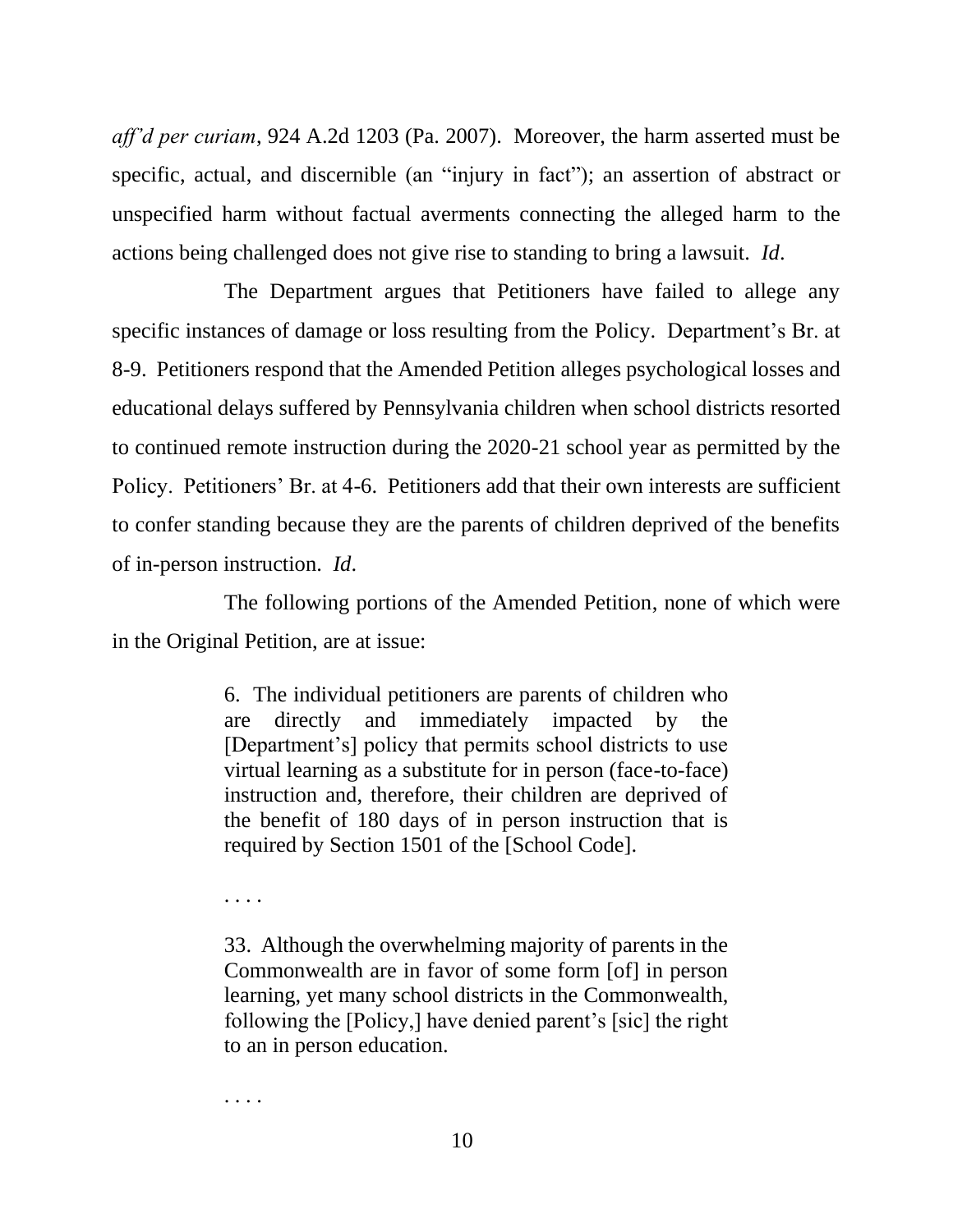37. [The Policy] not only violates the School Code, but it denies students critical non-education programs.<sup>[14]</sup>

38. The [Department] is not only trampling on the rights of parents, but it is also usurping the exclusive authority of the General Assembly as to how an efficient system of education can be maintained.

. . . .

43. Petitioners interests surpass those of other citizens because they are [parents] of children impacted by the [Policy] and have been robbed of their entitlement of at least 180 days of in-person instruction for their children that is required by the School Code.

44. The [Department is] causing every child in the Commonwealth permanent and irreparable harm.

45. The [Department is] causing every child in the Commonwealth permanent psychological damage from the lack of daily social interaction.

46. The [Department is] causing every child in the Commonwealth permanent educational damage because it will take years for student [s] to catch up after losing so much classroom time because of the [Department's Policy].

Amended Petition ¶ 6, 33, 37-38 & 43-46.<sup>15</sup>

<sup>&</sup>lt;sup>14</sup> Petitioners point out that many children also depend on schools for in-person health, social, and meal services. Amended Petition ¶ 35.

<sup>&</sup>lt;sup>15</sup> The numbering of paragraphs in the Amended Petition mistakenly repeats Paragraphs 31-39 on pages 14-15. For purposes of this decision, we have correctly renumbered them as 41- 49.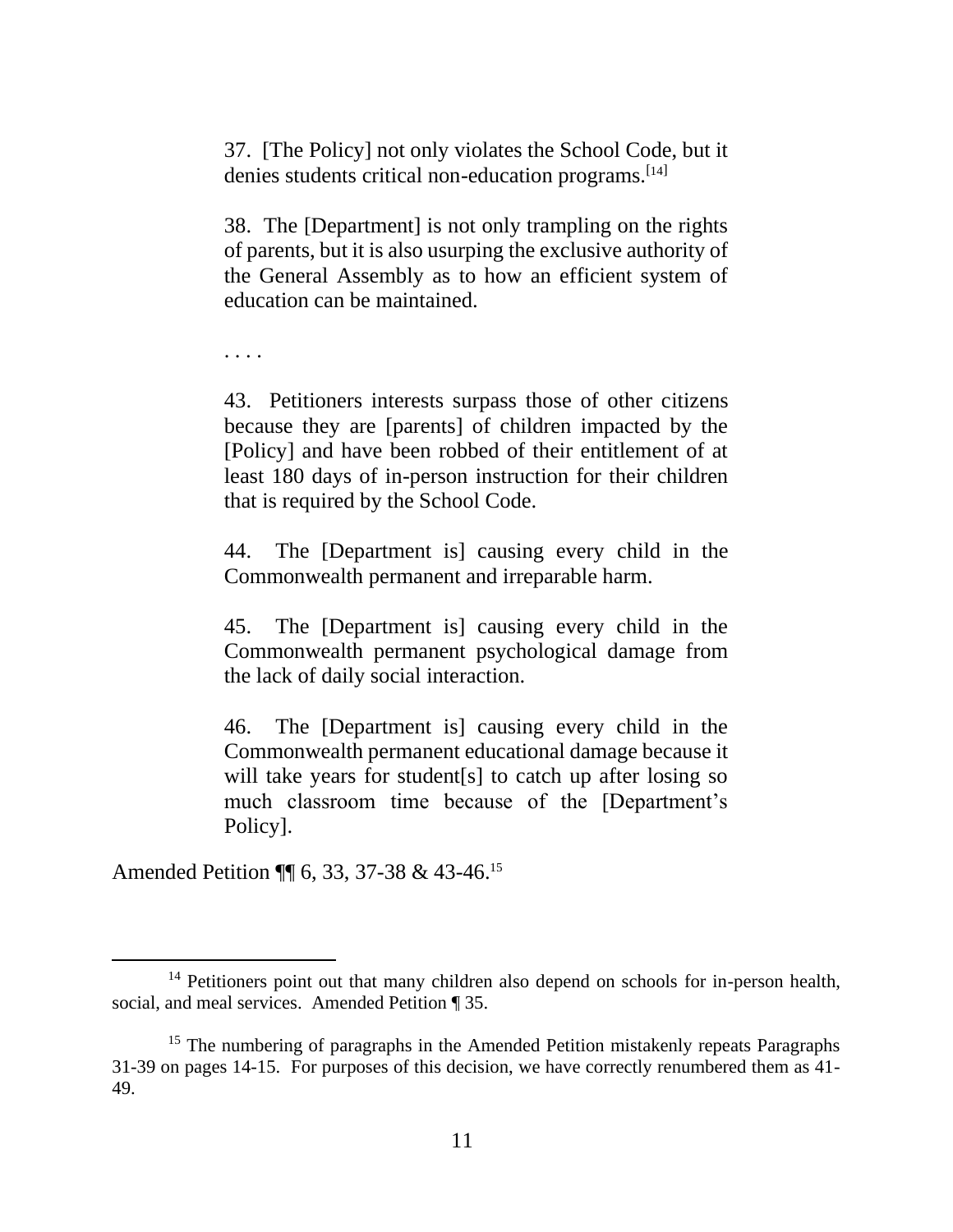First, it is unclear from the Amended Petition whether Petitioners are suing in their own right, on behalf of their children, or both. This imprecision contributes to Petitioners' failure to establish standing in this case.<sup>16</sup> The individual Petitioners appear in the Amended Petition's recitation of parties as parents but not on behalf of their minor children, which suggests they are suing in their own right. Amended Petition ¶¶ 4-6. Likewise, Petitioners aver that the school districts' actions in following the Policy "have denied parent's [sic] the right to an in-person education" and that the Department's action in issuing the Policy "trampl[es] on the rights of parents." *Id*. ¶¶ 33 & 38. Petitioners also maintain that their interests surpass those of other citizens in Pennsylvania "because they are [the parents] of children impacted by the official policy and [who] have been robbed of their entitlement of at least 180 days of in-person instruction for their children that is required by the School Code." *Id*. ¶ 43.

However, Petitioners also assert that their children were "deprived of the benefit of 180 days of in[-]person instruction" by uncapped remote instruction during the 2020-21 school year and that the Policy is "causing every child in the Commonwealth permanent and irreparable harm," which suggests Petitioners are suing on their children's behalf, although the Amended Petition does not list Petitioners' children as parties to this litigation, even through their parents. *Id*. ¶¶ 5- 6 & 44. The Amended Petition further alleges psychological and social impacts and educational delays sustained by all of Pennsylvania's school children who attended

<sup>&</sup>lt;sup>16</sup> When questioned at oral argument, counsel for Petitioners stated that both Petitioners as parents and their children sustained harm from the Policy's operation.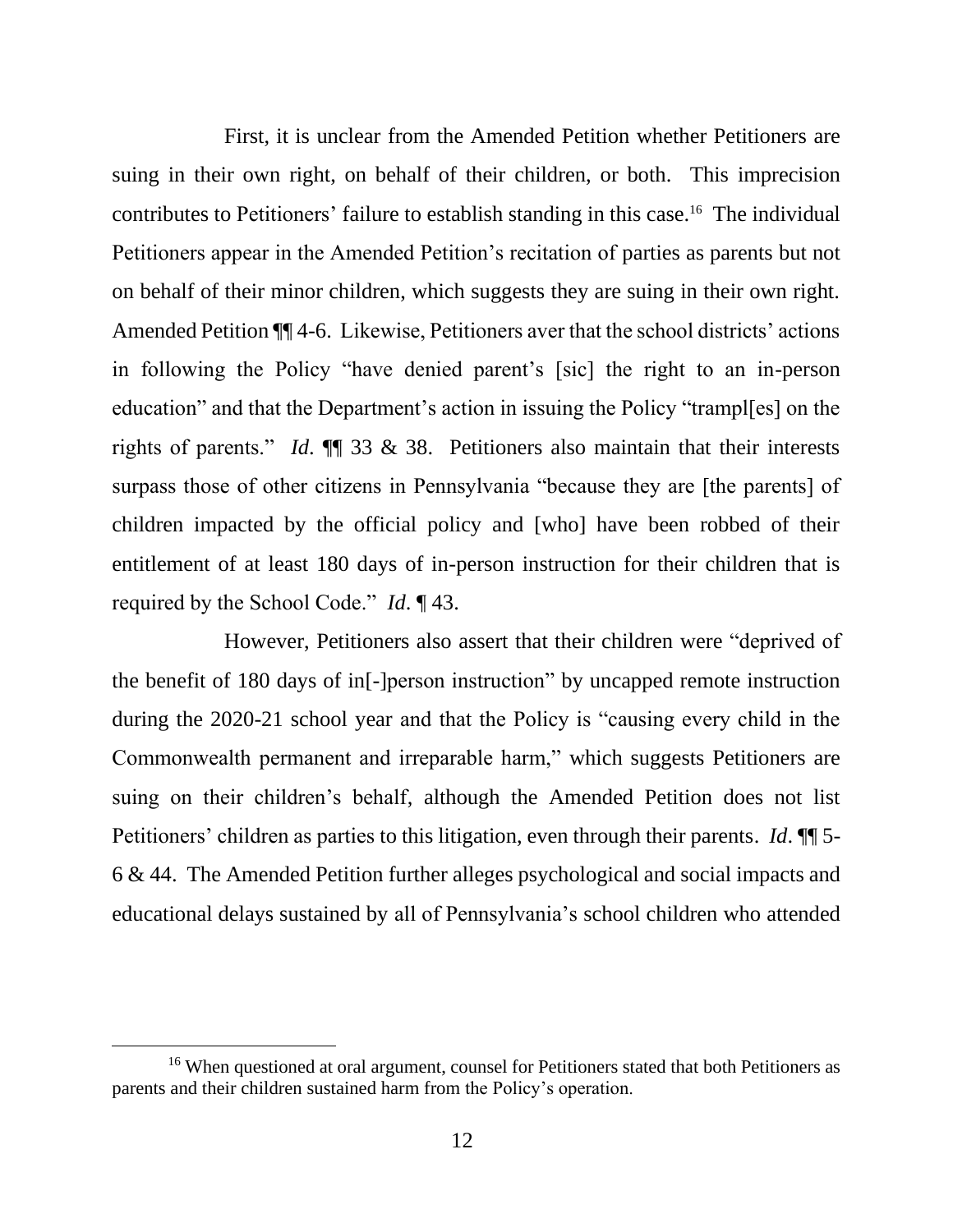school remotely because the Policy permitted school districts to continue largely remote learning during the 2020-21 school year. Amended Petition ¶ 45-46.<sup>17</sup>

Petitioners therefore assert in the Amended Petition that in-person education is not just a right of their children, but of themselves as parents. Amended Petition  $\P$  33 & 43. However, the right of either parents or children to in-person education has not been declared in the Commonwealth, and while Petitioners seek here to have that right recognized, we decline to do so solely for the purposes of establishing Petitioners' standing where, as we discuss below, they have not asserted sufficient and specific facts to support their assertions of harm.

In *O'Grady*, parents challenged the school district's failure to place their child in a residential special education setting. 401 A.2d at 1390. Unlike this case, *O'Grady* involved a purely individual and far more developed set of facts, and the question was not the basis of standing, but whether the parents could assert standing without having custody of the child. Moreover, it cannot be inferred from a reading of *O'Grady* that the parents there were claiming they personally had a right to their child's placement in a residential education setting. Thus, *O'Grady* is inapposite to the situation here, where the right asserted by Petitioners, in-person schooling for their children, is not settled and they are claiming that right individually as parents rather than solely on behalf of their children.

In addition to a lack of specificity in the Amended Petition as to whose interests are being claimed, Petitioners have again failed to allege any "peculiar," "personal," and "individualized" harm to themselves or to their children's education

 $17$  As noted, Petitioners also allege that the lack of in-person schooling negatively impacts children who depend on schools to provide meals and other social, physical, medical, and mental health services of a non-educational nature. Amended Petition  $\P$  35-37. Petitioners do not, however, assert in the Amended Petition that this is the case for their children.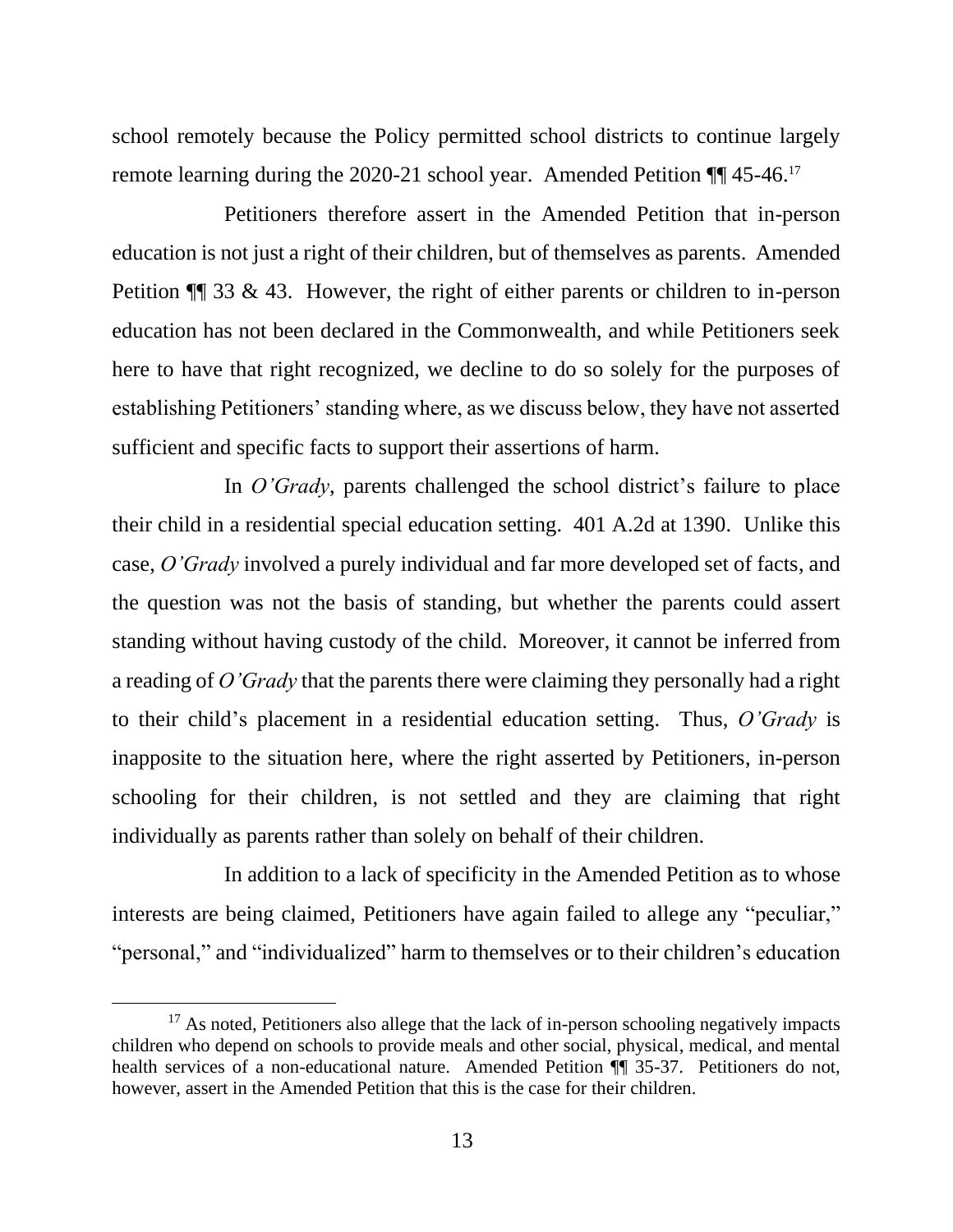and wellbeing resulting from the Policy. *See Pittsburgh Palisades Park*, 888 A.2d at 659-60. Their assertions still lack the "necessary factual depth" required to allege an "injury in fact" by connecting the Policy's permission for school districts to offer extended remote schooling during the 2020-21 school year with specific instances of harm actually sustained by Petitioners or their children.

In *Funk v. Wolf*, 144 A.3d 228 (Pa. Cmwlth. 2016), the petitioners alleged that government inaction on climate change violated the Environmental Rights Amendment in article I, section 27 of the Pennsylvania Constitution, Pa. Const. art. I, § 27. *Id*. at 232; . The government raised a standing challenge, arguing that the petitioners, who were minors suing through their parents and guardians, asserted only generalized harms. *Id.* at 243. We disagreed, finding sufficient detail in the petitioners' averments that they personally and specifically had already sustained negative impacts from unchecked climate change. *Id*. at 246-48. Specifically, the petition gave numerous concrete examples of how climate change had already affected each petitioner as an individual, including diminished enjoyment of outdoor experiences and activities; contending with tornadoes, hurricanes, floods, temperature swings, and other increasingly dramatic weather events; worsening and aggravation of asthma and other health conditions; and decreased access to coastal recreation areas affected by rising sea levels and ocean acidification. *See id.* at 246-48

Here, unlike in *Funk*, Petitioners' allegations lack any specific factual connection to themselves or their children and are merely generic assertions of educational and psychological harms potentially sustained by all public schoolchildren subject to uncapped remote learning during the 2020-21 school year. Also, while Petitioners' decision to limit their allegations to the Department's

14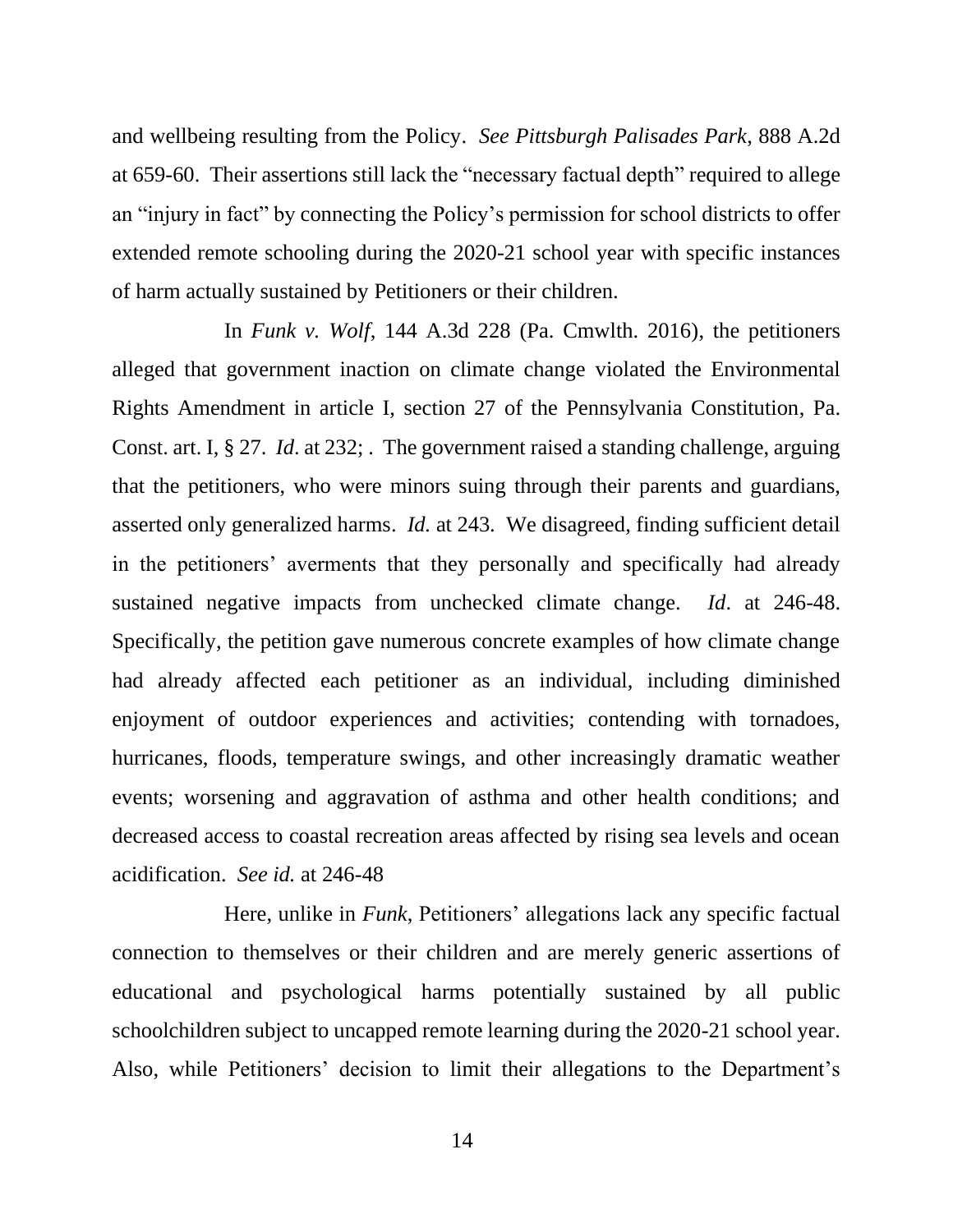actions in setting the Policy avoids the logistical issue of re-joining their school districts to this litigation, the Policy is permissive rather than mandatory, which weakens Petitioners' ability to claim they have met the "direct" and "immediate" requirements of standing vis-à-vis the Department's actions.<sup>18</sup>

In *Lisa H. v. State Board of Education*, 447 A.2d 669 (Pa. Cmwlth. 1982), two schoolchildren sued through their parents, asserting that regulations governing the selection of children for gifted programs violated their rights by excluding them from better and more well-funded public programs without just cause. *Id*. at 672. We found that while the petitioners "assert[ed] that they were not deemed to qualify for admission to the program under the current criteria, they [did] not allege in their amended complaint that they are gifted and talented school-aged children who are eligible for the program." *Id*. at 674. We therefore concluded that they "failed to establish themselves as parties aggrieved by the criteria set forth in the [School] Code and have failed to demonstrate the direct, immediate and substantial interest necessary to confer standing upon them in this action." *Id.*

Here, as in *Lisa H.*, Petitioners have again failed to connect the asserted harm caused by the Policy in any specific way with themselves or their children. The Amended Petition contains no allegations rooted in their actual experiences, instead emphasizing that by operation of the Policy, the Department has caused unspecified educational and psychological harm to "every child in the Commonwealth[.]" Amended Petition ¶¶ 44-46.

<sup>&</sup>lt;sup>18</sup> The Policy provided guidance for school districts to continue providing uncapped remote learning during the 2020-21 school year but emphasized that the decision to do so remained a local matter for school districts. Had Petitioners' school districts provided in-person schooling, Petitioners would not have had a basis for their cause of action.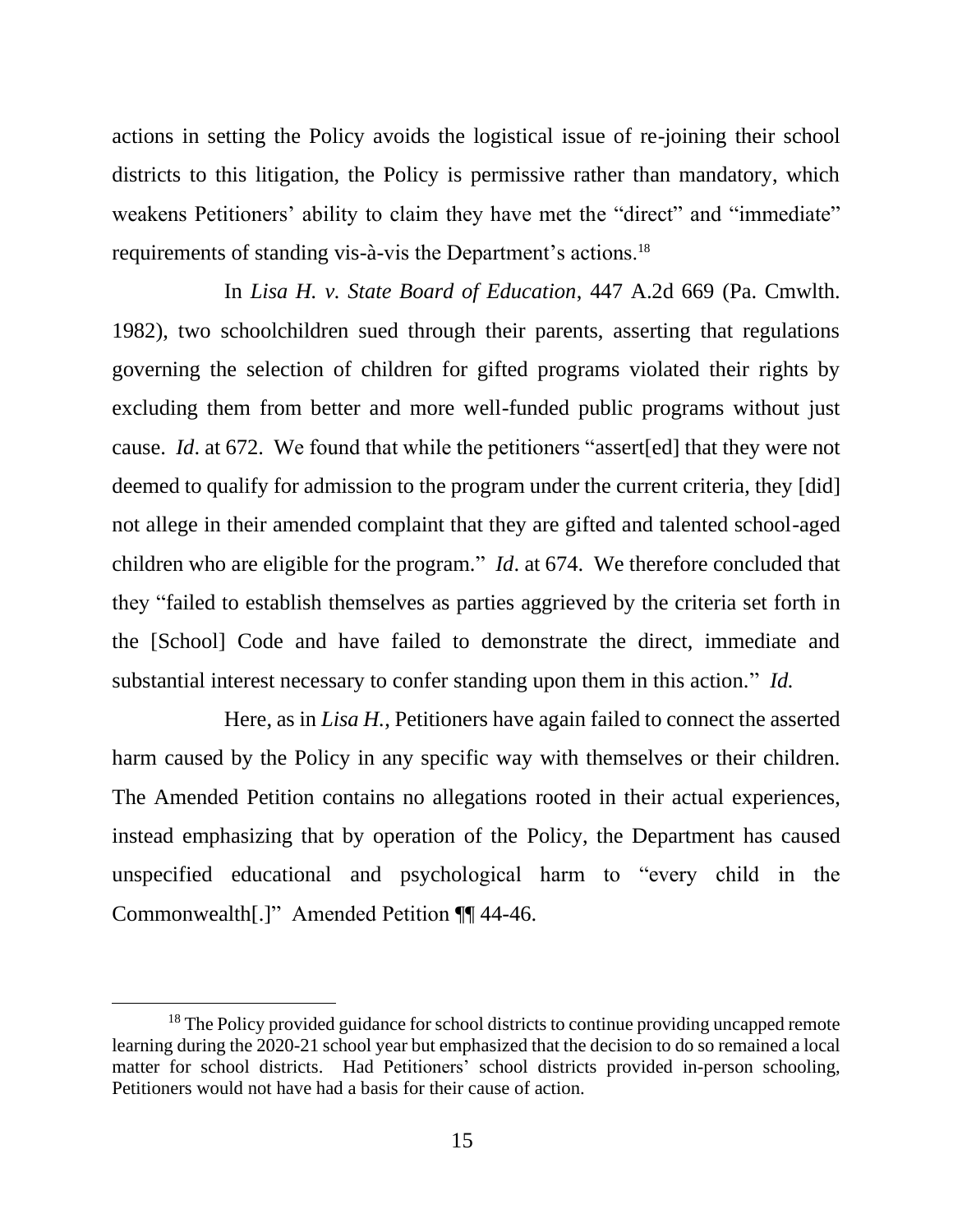These allegations do not set forth a viable "injury in fact" sustained by Petitioners. Instead, the Amended Petition simply implies that because Petitioners allege that the Policy violates the School Code and all Pennsylvania schoolchildren were impacted when their districts opted for ongoing remote learning, they need not do more to establish their actual standing to bring this action. As in the previous iteration of this case, Petitioners' apparent position again conflates the level of harm needed to establish standing with the harm that must be shown to obtain a preliminary injunction, a lower standard in which mere violation of a law may be sufficient. *Open PA Schools*, slip op. at 14-15, 2021 WL 129666, at \*7 (citations omitted). We explained the distinction as follows:

> In *Pennsylvania Public Utility Commission v. Israel*, 52 A.2d 317 (Pa. 1947), our Supreme Court [held] that for purposes of injunctive relief, a violation of a statute was, in itself, irreparable harm or injury. *Israel* continues to be cited for the proposition that a continuing violation of a statute is all the harm that must be shown by the moving party seeking a preliminary injunction. *See, e.g., Wolk v. Lower Merion Sch. Dist.*, 228 A.3d 595, 611 (Pa. Cmwlth. 2020) (citing *Israel* for premise that in injunction context, "[s]tatutory violations constitute irreparable harm *per se*").

> The availability of "*per se* harm" in the injunction setting appears to be asserted here by analogy in Petitioners' position that if this Court finds that the Department and the responding districts' actions in beginning the 2020-21 school year with largely or entirely remote teaching violate the School Code, then declaratory judgment in Petitioners' favor is warranted. However, the standard of harm required to achieve standing requires a would-be plaintiff to show more: a direct, substantial, immediate interest and sufficient averment of facts showing the party is aggrieved.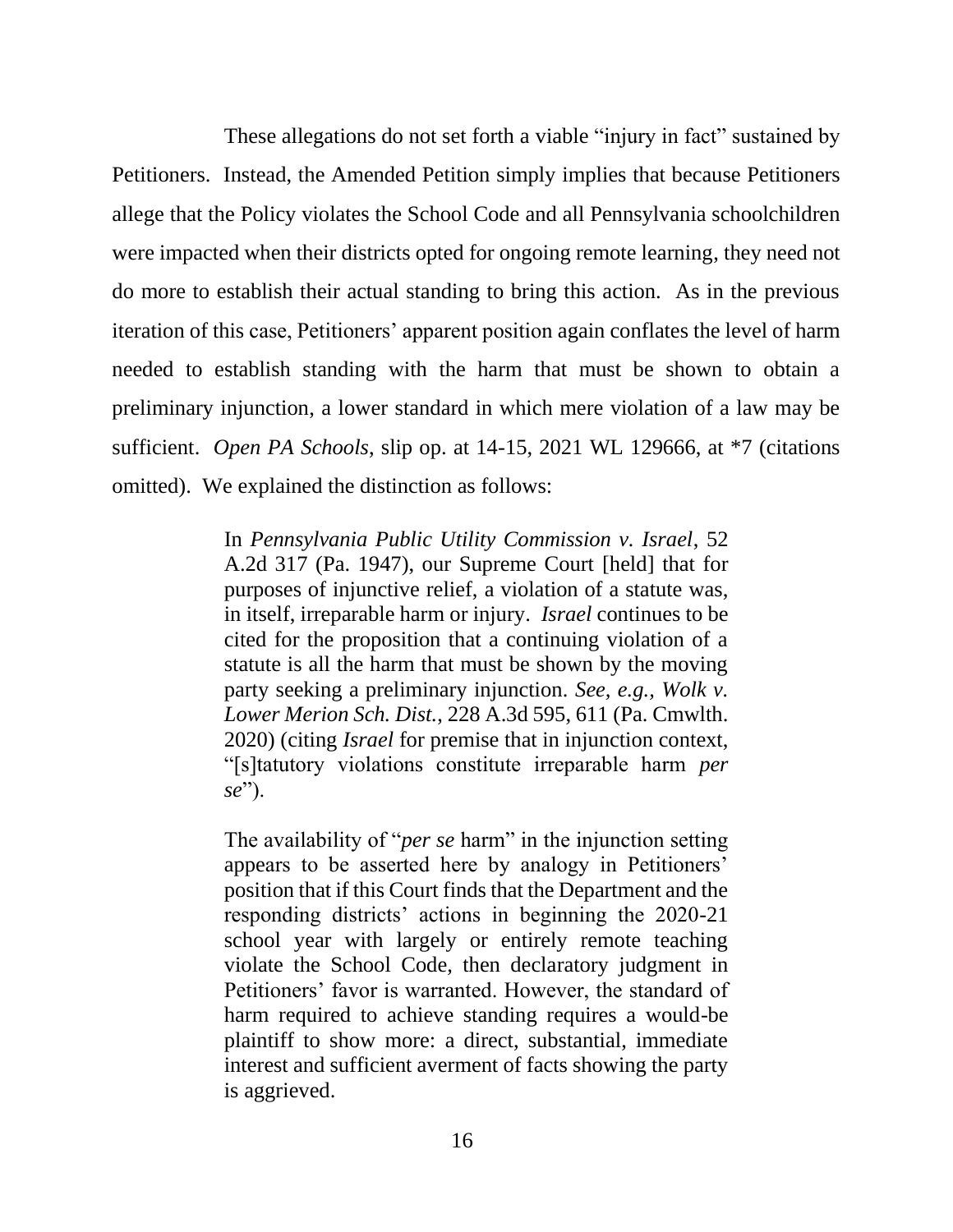*Id.* (citations omitted).

As the authorities cited above show, parents generally have broad authority to sue on behalf of themselves or their children in the educational context, but this does not negate the basic requirements of standing, including the need to clearly allege, with factual support in the petition, a substantial, direct, and immediate interest greater than that of all Pennsylvanians. *See Bd. of Pub. Educ. of the Sch. Dist. of Pittsburgh v. Pa. Hum. Rels. Comm'n*, 682 A.2d 1345, 1347 (Pa. Cmwlth. 1996) ("It is in the interest of all citizens that the School Board comply with the law and not engage in discriminatory hiring. [The petitioners] have failed to show a discernible adverse effect to any other interest."). Petitioners have now had two opportunities to present clear and sufficient facts in support of their standing in this case and have again failed to do so. *See Open PA Schools*, slip op. at 14-15, 2021 WL 129666, at \*6-7 ("[A]ssuming arguendo that Petitioners have been more directly impacted than ordinary citizens because they are parents of [schoolchildren], . . . Petitioners' assertions . . . either state no harm at all or are the kind of "general averments" found insufficient to achieve standing[.]"). We therefore sustain the Department's preliminary objection challenging Petitioners' standing. In light of our dismissal of the Petition on grounds that it fails to plead sufficient harm or injury to establish Petitioners' standing, we do not reach the Department's additional preliminary objections.

Because Petitioners have already had two opportunities to establish standing, we conclude that they are unable to allege sufficient facts by individualizing the asserted harms they currently allege in general form. Therefore, we dismiss the Amended Petition with prejudice.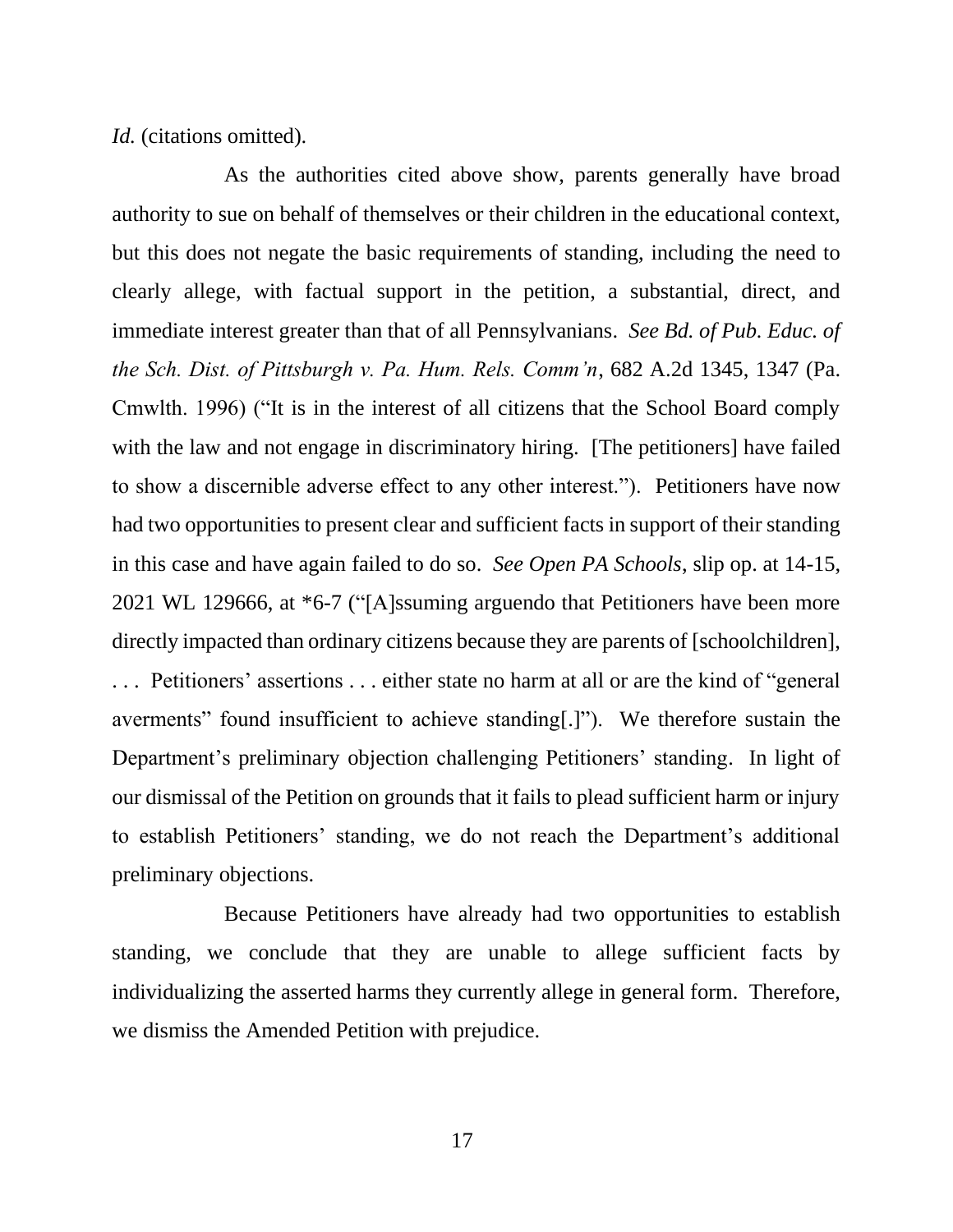# **III. Conclusion**

For the foregoing reasons, we sustain the Department's preliminary objection asserting lack of standing. Petitioners' Amended Petition is dismissed with prejudice.

> \_\_\_\_\_\_\_\_\_\_\_\_\_\_\_\_\_\_\_\_\_\_\_\_\_\_\_\_\_\_\_\_\_\_ CHRISTINE FIZZANO CANNON, Judge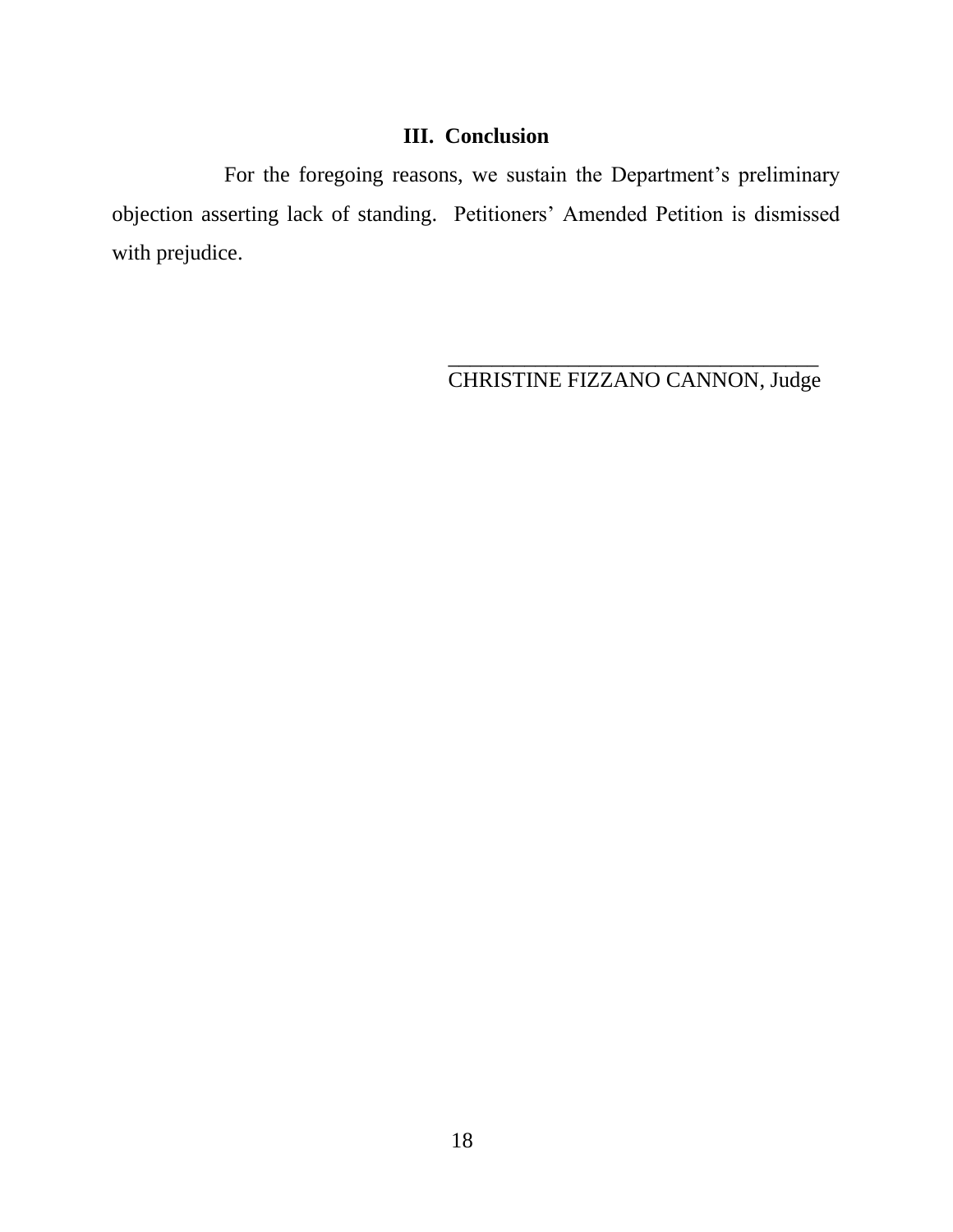# IN THE COMMONWEALTH COURT OF PENNSYLVANIA

| Open PA Schools, Jamie Walker,       |                   |
|--------------------------------------|-------------------|
| Tara Adams, James Holt, Felix P.     |                   |
| Mummolo, Stacey McShane, Jaret       |                   |
| Matthew Gale, Patrice Silver, Joe    |                   |
| Dettore, Sr., Chris Brill, and Beth  |                   |
| Rosica,                              |                   |
| Petitioners                          |                   |
|                                      |                   |
| v.                                   |                   |
|                                      |                   |
| Department of Education of the       |                   |
| Commonwealth of Pennsylvania         |                   |
| and Noe Ortega, Secretary of         |                   |
| Education, in his official capacity, | No. 504 M.D. 2020 |
| Respondents                          |                   |

## ORDER

AND NOW, this 12<sup>th</sup> day of May, 2022, the preliminary objection filed by the Department of Education of the Commonwealth of Pennsylvania and Noe Ortega, Secretary of Education, in his official capacity, challenging the standing of Petitioners, Open PA Schools, Jamie Walker, Tara Adams, James Holt, Felix P. Mummolo, Stacey McShane, Jaret Matthew Gale, Patrice Silver, Joe Dettore, Sr., Chris Brill, and Beth Rosica, is SUSTAINED. Petitioners' Amended Petition for Review is DISMISSED with prejudice.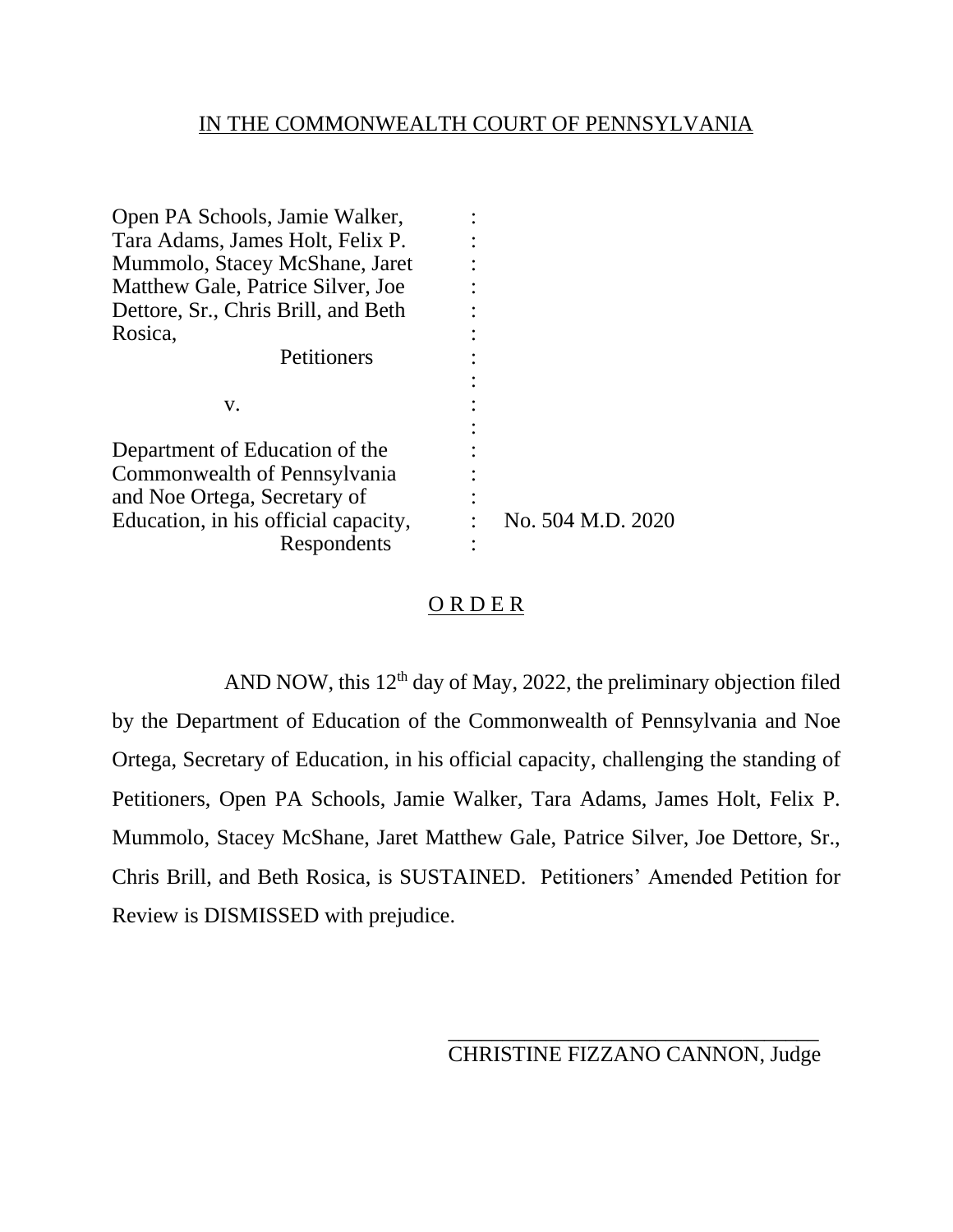## IN THE COMMONWEALTH COURT OF PENNSYLVANIA

| Open PA Schools, Jamie Walker,       |                          |
|--------------------------------------|--------------------------|
| Tara Adams, James Holt, Felix P.     |                          |
| Mummolo, Stacey McShane, Jaret       |                          |
| Matthew Gale, Patrice Silver, Joe    |                          |
| Dettore, Sr., Chris Brill, and Beth  |                          |
| Rosica,                              |                          |
| Petitioners                          |                          |
|                                      | No. 504 M.D. 2020        |
| V.                                   |                          |
|                                      | Argued: February 9, 2022 |
|                                      |                          |
| Department of Education of the       |                          |
| Commonwealth of Pennsylvania         |                          |
| and Noe Ortega, Secretary of         |                          |
| Education, in his official capacity, |                          |
| Respondents                          |                          |

BEFORE: HONORABLE RENÉE COHN JUBELIRER, President Judge HONORABLE PATRICIA A. McCULLOUGH, Judge HONORABLE ANNE E. COVEY, Judge HONORABLE CHRISTINE FIZZANO CANNON, Judge HONORABLE ELLEN CEISLER, Judge HONORABLE LORI A. DUMAS, Judge HONORABLE STACY WALLACE, Judge

# *OPINION NOT REPORTED*

## DISSENTING OPINION BY JUDGE McCULLOUGH FILED: May 12, 2022

Respectfully, I must disagree with the well-written Majority that the

parents do not have standing. In the amended Petition for Review (PFR), Petitioners<sup>1</sup>

<sup>&</sup>lt;sup>1</sup> Petitioners in this matter are Open PA Schools, Jamie Walker, Tara Adams, James Holt, Felix P. Mummolo, Stacey McShane, Jaret Matthew Gale, Patrice Silver, Joe Dettore, Sr., Chris **(Footnote continued on next page…)**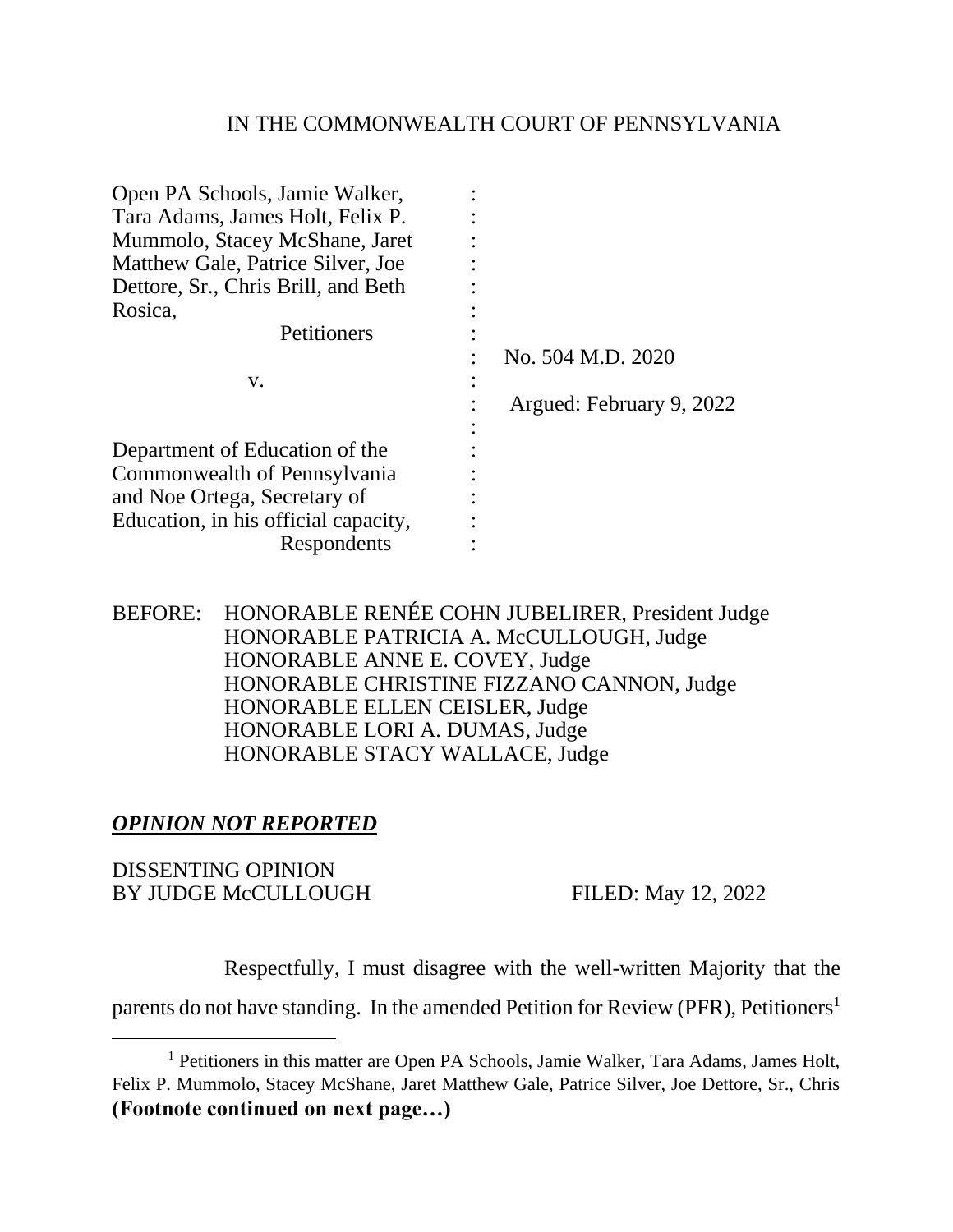assert that "[t]he individual petitioners are parents of children who are directly and immediately impacted by the [Pennsylvania Department of Education's] policy that permits school districts to use virtual learning as a substitute for in[-]person (faceto-face) instruction[,] and, therefore, their children are deprived of the benefit of 180 days of in-person instruction that is required by Section 1501 of the Public School Code of 1949 [(School Code)],<sup>[2]</sup>" 24 P.S. §15-1501. (PFR ¶8.) The PFR alleges that the Pennsylvania Department of Education's Policy "not only violates the School Code, but also denies students 'critical' non-education services and programs 'including meal programs, and social, physical, behavioral, and mental health services.'" *Id.* ¶[35, 37. The PFR further avers that the Department's Policy is causing "every child in the Commonwealth permanent psychological damage from the lack of daily social interaction." *Id*. ¶45.

These facts are materially indistinguishable from those in *Reichley v. North Penn School District*, 537 A.2d 391 (Pa. Cmwlth. 1988). In *Reichley*, the petitioners asserted their children's right to an education was violated, because school was unavailable while the teachers were on strike. *Id*. Our Court said:

> Certainly, these **parents have an interest in seeing that the children receive an education including the "perks"** attendant to it such as sports, band, and various other extra-curricular activities. **This then gives these [p]etitioners a greater interest than that of the public at large**. And, because of this interest in continued education for their children, their position is sufficiently at odds with the Association to create a controversy so as to

Brill, and Beth Rosica. Some of these Petitioners are parents whose children attend public schools in the Commonwealth.

<sup>2</sup> Act of March 10, 1949, P.L. 30, *as amended*, 24 P.S. §§1-101–27-2702.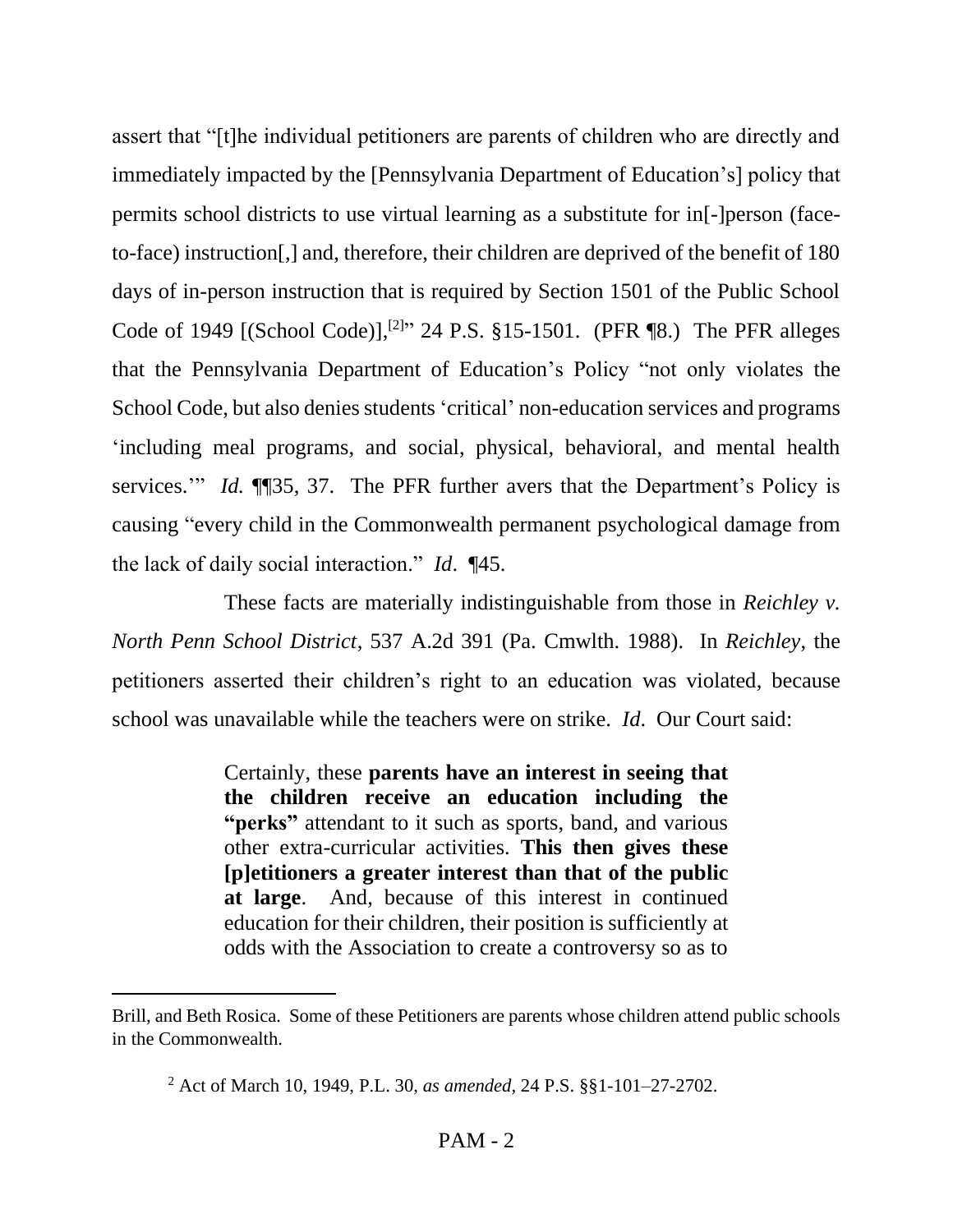entitle [the] [p]etitioners to standing under the Declaratory Judgments Act.<sup>[3]</sup>

*Id*. at 393 (emphasis added).

The Majority admits that "[i]n the context of school and education litigation, parents seeking to sue on behalf of their children generally have a direct and substantial interest" and, in the text of its opinion, cites case law holding that parents have standing to challenge a school district's policy that has an effect on the child's educational needs or curriculum. *Open PA Schools v. Department of Education* (Pa. Cmwlth., No. 504 M.D. 2020, filed May 12, 2022), slip op. at 8. Yet, as it pertains to the case most directly on point in this matter, *Reichley*, the Majority relegates its cursory review of that case to a footnote and attempts to distinguish it superficially. *See id.*, slip op. at 9 n.13. Indeed, although this Court in *Reichley*  expressly concluded that the parents possessed standing under the test set forth in *William Penn Parking Garage, Inc. v. City of Pittsburgh*, 346 A.2d 269 (Pa. 1975), the Majority surmises that this was not in fact the case, proclaiming that an additional element must also be satisfied, namely an allegation of an "injury in fact." *Open PA Schools*, slip op. at 9 n.13.<sup>4</sup>

3 42 Pa.C.S. §§7531-7541.

<sup>4</sup> Notably, the "injury in fact" discussion in *William Penn Parking Garage* that the Majority refers to deals primarily with the effect of regulatory oversight on companies/institutions that generally fall within the ambit of that area of oversight to illustrate the causal connection that is necessary between the two for purposes of demonstrating "aggrievement." *See id.* at 284 n.23, wherein the Supreme Court summarized the following cases: "*Barlow v. Collins*, 397 U.S. 159 (1970) (tenant farmers receiving benefits under federal statute have standing to challenge regulations increasing their freedom to assign the benefits in advance on the ground that their increased freedom to assign renders them more vulnerable to exploitation by their landlords because protection of tenant farmers from such exploitation is within the zone of interests protected by the statute); *Association of Data Processing Service Organizations, Inc. v. Camp*, 397 U.S. 150 (1970) (plaintiffs in the business of providing data processing services have standing to challenge **(Footnote continued on next page…)**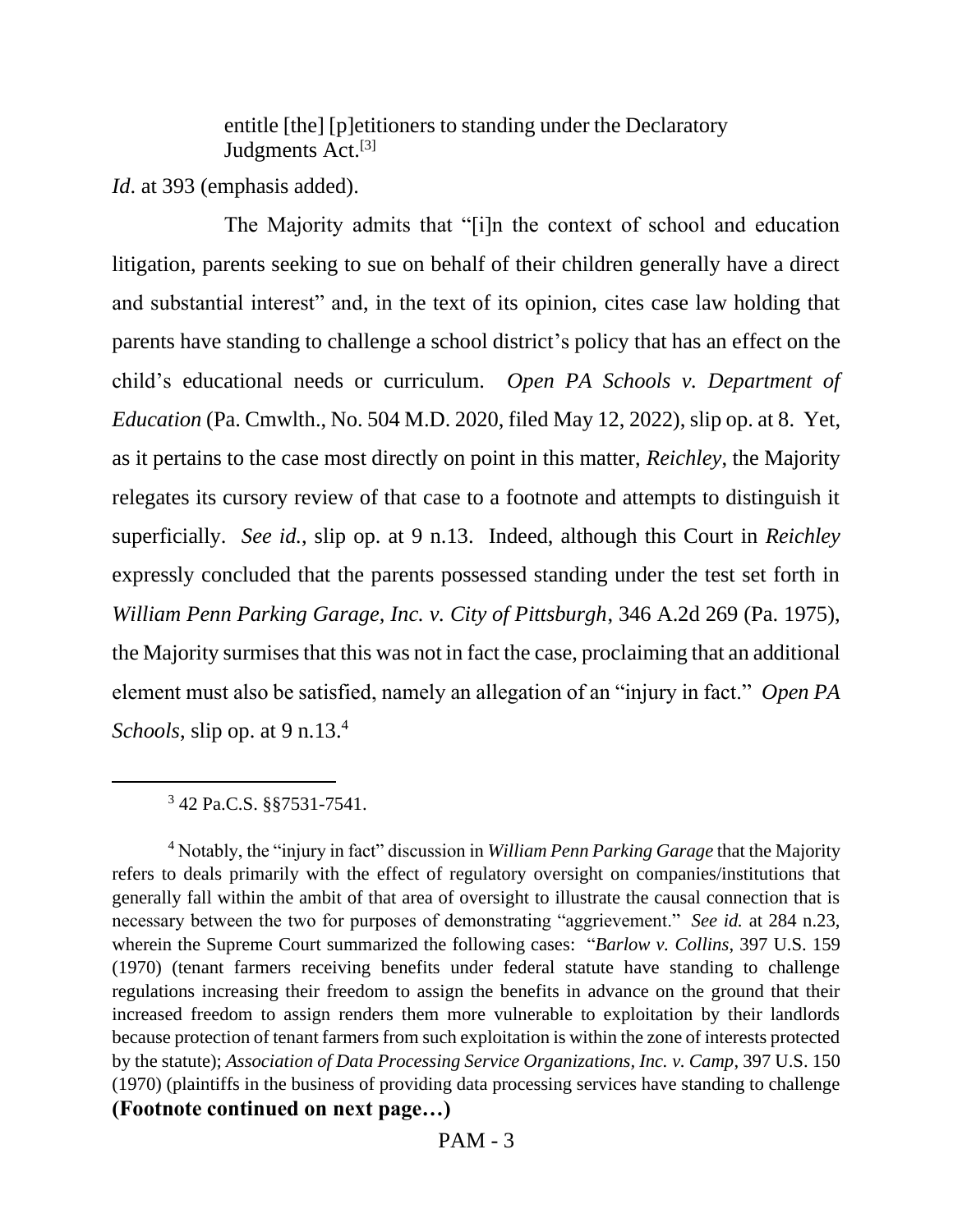I do not believe this is a correct interpretation of *Reichley* and a fair representation of the law on standing. *Reichley*, the only case which most closely correlates to this matter, was straightforward in its holding that parents have a right to sue because they have an interest in seeing the children receive an education, including various extracurricular interests, and there was no discussion of any "injury in fact."

 Nonetheless, to the extent the "aggrievement" component of standing subsumes an injury-in-fact inquiry, such will be established where the "interest [the petitioner] seeks to protect is arguably within the zone of interests sought to be protected . . . by the statute or constitutional guarantee in question." *William Penn Parking Garage, Inc.*, 346 A.2d at 284 n.23. Here, obviously, the interest Petitioners/parents seek to protect is their children's statutory right, under Section 1501 of the School Code, to receive 180 days of in-person education and the associated benefits thereof. This was all that was required in *Reichley*, and it is all that is required here. In desiring something more, the Majority, despite its disclaimer to the contrary, actually engages in a merits-based review of the underlying claim and, in essence, concludes that Section 1501 of the School Code does not confer substantive rights and/or the children of the Petitioners/parents were not "harmed"

administrative ruling permitting national banks to furnish such services to their customers because the 'zone of interests' protected by the regulatory scheme arguably includes the interest of nonbank competitors not being subjected to competition from banks in the provision of non-banking services); *Arnold Tours v. Camp*, 400 U.S. 45 (1970) (travel agents have standing to challenge ruling permitting banks to furnish travel services for same reason); *Investment Co. Institute v. Camp*, 401 U.S. 617 (1971) (investment companies have standing to challenge ruling permitting banks to operate investment funds for same reason)." Upon my review, I believe these cases are unhelpful in deciding the issue at bar because the causal relationship that exists between Petitioners/parents, the rights of their children to obtain an education, per the terms of Section 1501 of the School Code, and an alleged violation of that right is much more direct and unquestionable.